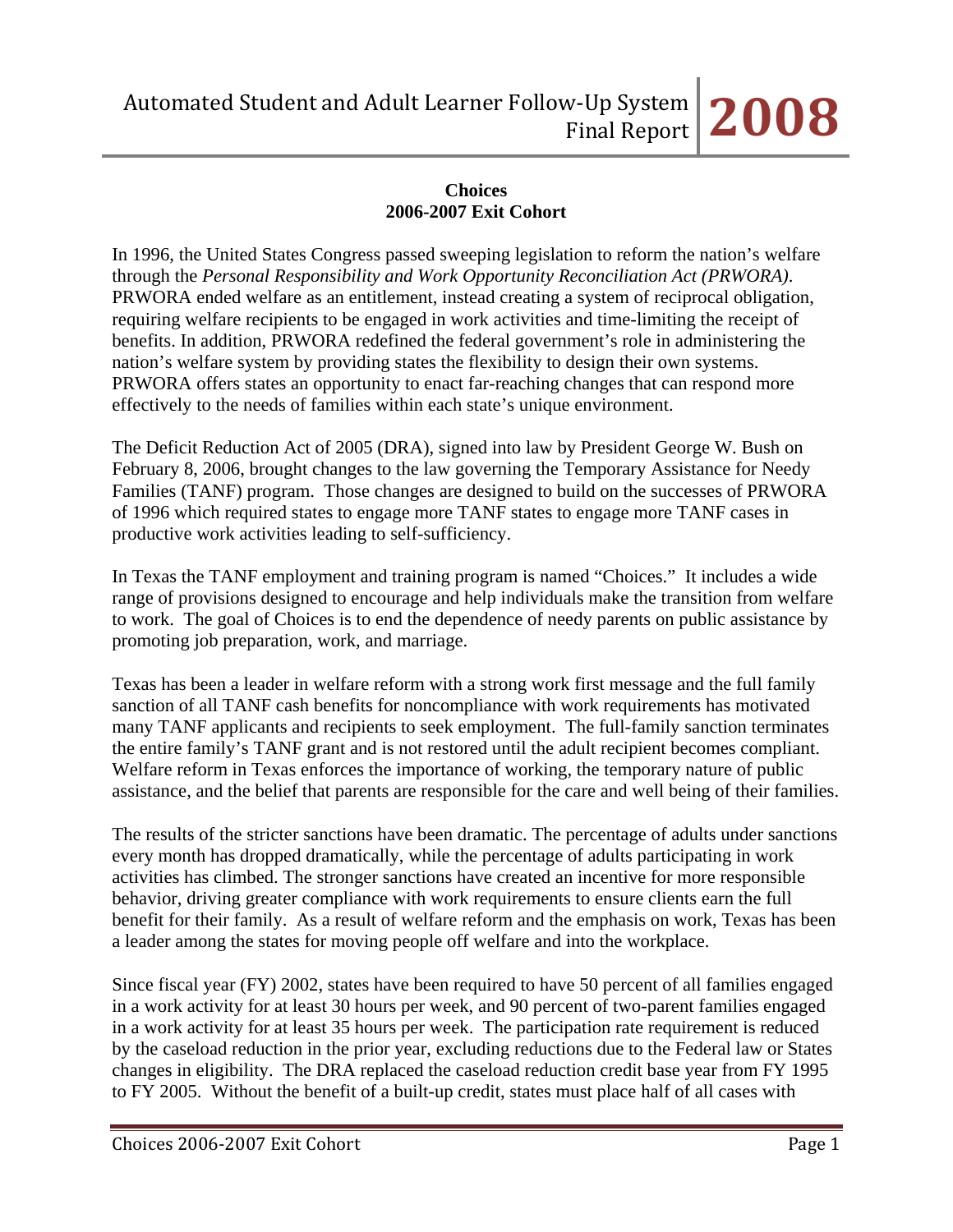adults and 90 percent of two-parent families in work activities. To the extent that states succeed in reducing caseloads, they will receive credit for reductions after FY 2005. Families receiving assistance in separate state programs funded with qualified State maintenance-of-effort expenditures, who were previously excluded from the participation rates, are also now included in the work participation rate.

States are required to establish and maintain work participation verification procedures, which must be reviewed by the U.S. Department of Health and Human Services (HHS) and are subject to a new penalty of one to five percent for failure to establish or comply with these procedures. The DRA also increased the levels of support for child care through the Child Care and Development Fund from \$4.8 billion to \$5 billion per year for five years, totaling \$1 billion.

# **Methodology**

The Labor Market and Career Information (LMCI) division of TWC received 348,469 duplicate seed records for the Choices program from The Workforce Information System of Texas (TWIST). Each seed record represents a unique combination of a client Social Security Number (SSN) and a program service they received. Because many clients received more than one service, the input file included the same SSN multiple times. We grouped the records by SSN and service code and then deleted the records with service codes not used by the Choices program. We then deleted records with invalid registration dates. This left us with 81,793 usable duplicate seed records. The seed records were then separated into "Core", "Non-Core", or "Core (with Limit)" depending on the services provided. The seed records were also separated into three activities: Employment, Education, and Training. Once that was complete, the records were unduplicated by SSN and by activity. If a participant appeared in more than one activity, the record for the activity of priority was retained and other record was deleted. The Choices program serves two populations, Adults and Teens, and activities are prioritized differently for each group. The priority activity for Adults is Employment, followed by Training, and then Education. The priority activity for Teens is Education, followed by Employment, and then Training.

After removing the duplicate records by activity, we were left with 37,487 records. Individuals found earning more than \$25,000 in the snapshot quarter were identified and these records were removed from analysis, based on the likelihood of inaccurate wage record data and to reduce the possibility of inappropriately skewing statistical measures of central tendency. This left 37,473 usable, unique records for the Choices exit cohort.

The seed records were then linked to the UI Wage Records database for the  $4<sup>th</sup>$  quarter of 2007 to determine employment and earnings. Earnings were summed across unique SSN and the 4-digit North American Industry Classification System (NAICS) code of the employer was retained for analysis.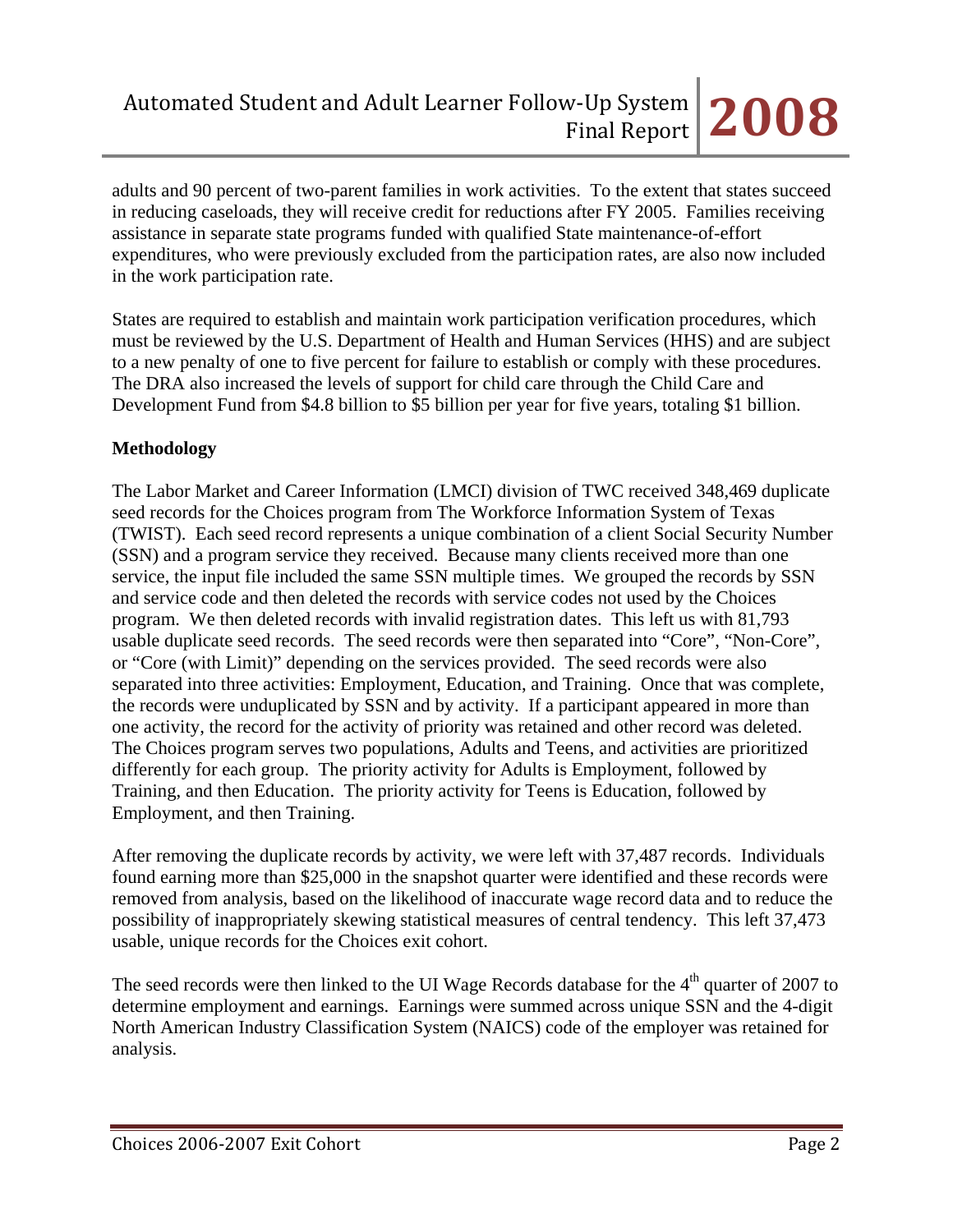Supplemental employment linkages were performed with the Federal Employment Data Exchange System (FEDES), which includes the U.S. Department of Defense (DOD), the U.S. Office of Personnel Management (OPM), and the U.S. Postal Service (USPS).

The seed records were also sent to the Texas Higher Education Coordinating Board (THECB) for linkage to the public postsecondary master enrollment records for the fall semester of 2007. This linkage is used to locate any former Choices program participants who are pursuing higher education at a public postsecondary institution in Texas and therefore may not be found working.

Finally, the seed records were linked to the Texas Department of Criminal Justice (TDCJ) and the Texas Bureau of Vital Statistics (TBVS) in order to determine if any former program participants were either incarcerated or deceased, respectively. All records with positive matches to either of these two databases have been excluded from subsequent analysis. The remaining 37,403 records were used for analysis in this report.

# **Results**

The results for this report have been ranked in descending order *with the cohort total included.* This was done so one can see where labor market outcomes for various participant groups lie in relation to the labor market outcomes for the entire cohort.

We can see in Tables 1 and 2 show employment and earnings, respectively, for the entire Choices cohort by group. As per usual, the Choices cohort is overwhelmingly comprised of adults, which is why the percentage of employed adults (57.0%) is a close approximation of the overall cohort employment, 56.7 percent. The earnings data are also quite similar. Overall median earnings for the cohort were  $$2,508$  in  $4<sup>th</sup>$  Qtr. 2007.

| <b>Choices Group</b> | N      | N<br>Working | %<br>Working |
|----------------------|--------|--------------|--------------|
| Adult                | 36,114 | 20,568       | 57.0         |
| <b>Total</b>         | 37,403 | 21,221       | 56.7         |
| Teen                 | 1,289  | 653          | 50.7         |

## **Table 1. Employment by Choices Group**

### **Table 2. Earnings by Choices Group**

| <b>Choices Group</b> | N      | <b>Median</b><br><b>Earnings</b> |
|----------------------|--------|----------------------------------|
| Adult                | 36,114 | \$2,554                          |
| Total                | 37,403 | \$2,508                          |
| Teen                 | 1 289  | \$1.464                          |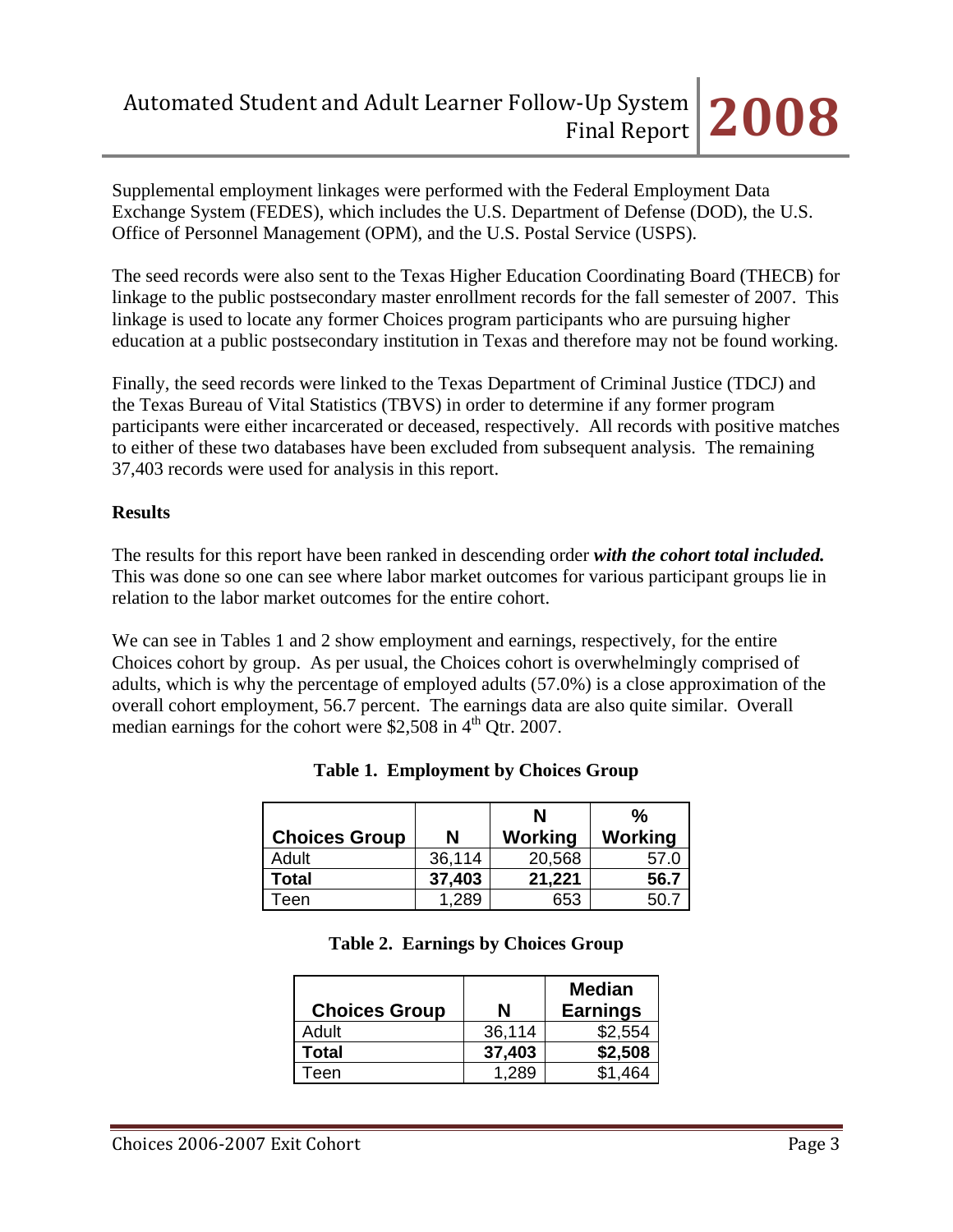Just as the Choices cohort is overwhelmingly adult, it is also overwhelmingly female in composition (Table 3). Females had the highest overall employment percentage for the quarter at 57.1 percent. We see in Table 4 that males had the highest median quarterly earnings during the study period with \$3,714

|                                                                                                   |        | N       | $\frac{0}{0}$ |
|---------------------------------------------------------------------------------------------------|--------|---------|---------------|
| <b>Gender</b>                                                                                     | N      | Working | Working       |
| Female                                                                                            | 33,434 | 19,079  | 57.1          |
| <b>Total</b>                                                                                      | 37,403 | 21,221  | 56.7          |
| Male                                                                                              | 3,965  | 2,141   | 54.0          |
| Unknown                                                                                           | n/a    | n/a     | 25.0          |
| Note: Cells with values less than 5 are marked "n/a" to protect the<br>privacy of cohort members. |        |         |               |

## **Table 3. Employment by Gender**

|                                                                                                   |        | <b>Median</b>   |  |
|---------------------------------------------------------------------------------------------------|--------|-----------------|--|
| <b>Gender</b>                                                                                     | N      | <b>Earnings</b> |  |
| Male                                                                                              | 3,965  | \$3,714         |  |
| <b>Total</b>                                                                                      | 37,403 | \$2,508         |  |
| Female                                                                                            | 33,434 | \$2,403         |  |
| Unknown                                                                                           | n/a    | \$2,359         |  |
| Note: Cells with values less than 5 are marked "n/a" to protect<br>the privacy of cohort members. |        |                 |  |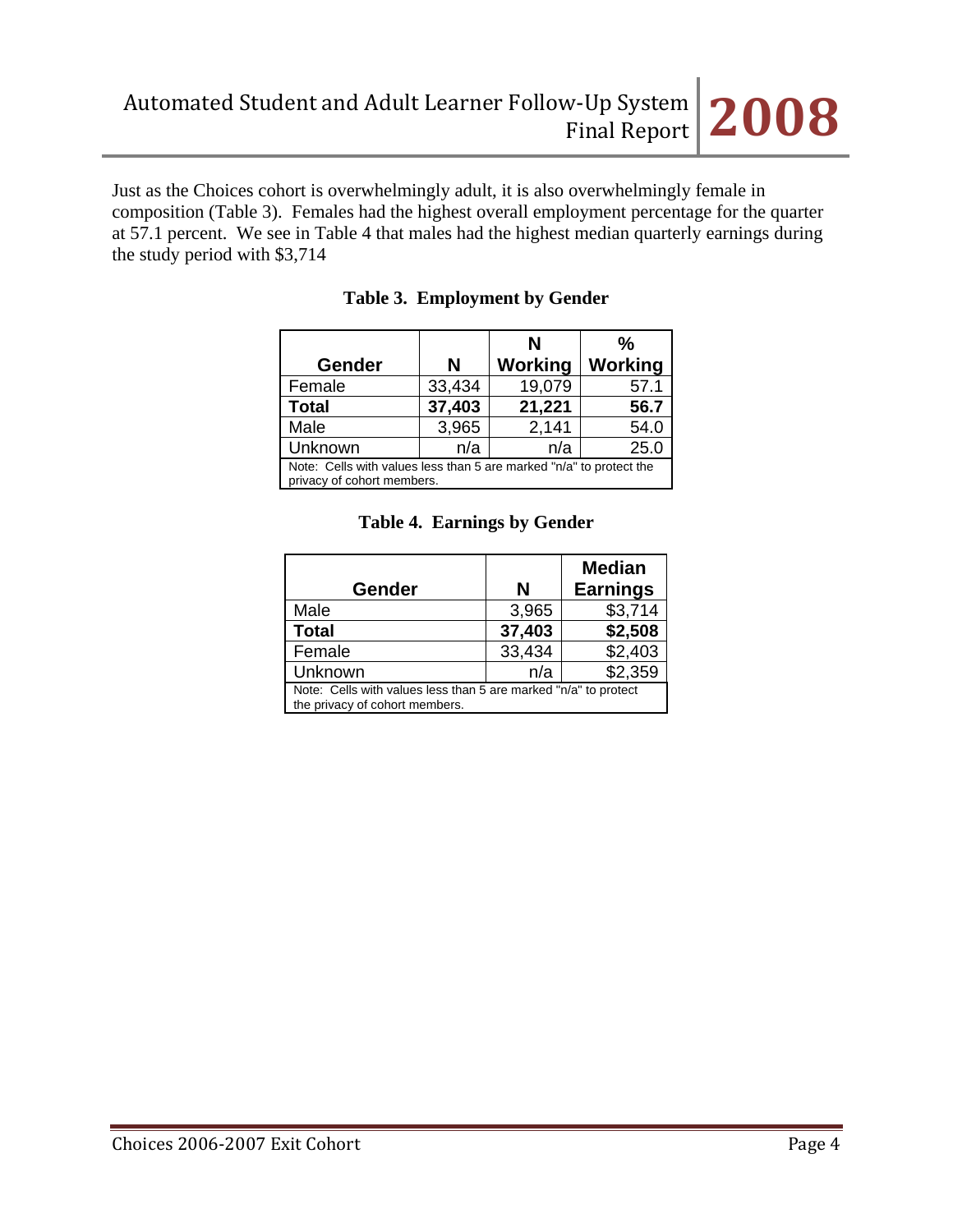Hawaiian Native or Pacific Islander and Black program participants, with employment of 60.6 percent and 59.7 percent respectively, were the only two racial groups with a higher working percentage than the overall cohort (Table 5). Whites, the largest racial sub-group, had employment of 54.5 percent. Table 6 shows that Hawaiian Native or Pacific Islander had the highest median quarterly earnings in  $4<sup>th</sup>$  Qtr. 2007 with \$3,262. All racial sub-groups except the two largest had earnings greater than the overall cohort earnings.

|                        |        | N       | %              |
|------------------------|--------|---------|----------------|
| Race                   | N      | Working | <b>Working</b> |
| Hawaiian Native or     |        |         |                |
| Pacific Islander       | 99     | 60      | 60.6           |
| <b>Black</b>           | 13,629 | 8,142   | 59.7           |
| <b>Total</b>           | 37,403 | 21,221  | 56.7           |
| Other/Unknown          | 7,232  | 4,069   | 56.3           |
| <b>Native American</b> | 402    | 226     | 56.2           |
| White                  | 15,779 | 8,598   | 54.5           |
| Asian                  | 262    | 126     | 48.1           |

### **Table 5. Employment by Race without Respect to Ethnicity**

|  |  | Table 6. Earnings by Race without Respect to Ethnicity |  |
|--|--|--------------------------------------------------------|--|
|  |  |                                                        |  |

| Race                       | N      | <b>Median</b><br><b>Earnings</b> |
|----------------------------|--------|----------------------------------|
| Hawaiian Native or Pacific |        |                                  |
| Islander                   | 99     | \$3,262                          |
| Asian                      | 262    | \$2,913                          |
| Other/Unknown              | 7,232  | \$2,687                          |
| Native American            | 402    | \$2,635                          |
| <b>Total</b>               | 37,403 | \$2,508                          |
| White                      | 15,779 | \$2,469                          |
| <b>Black</b>               | 13,629 | \$2,431                          |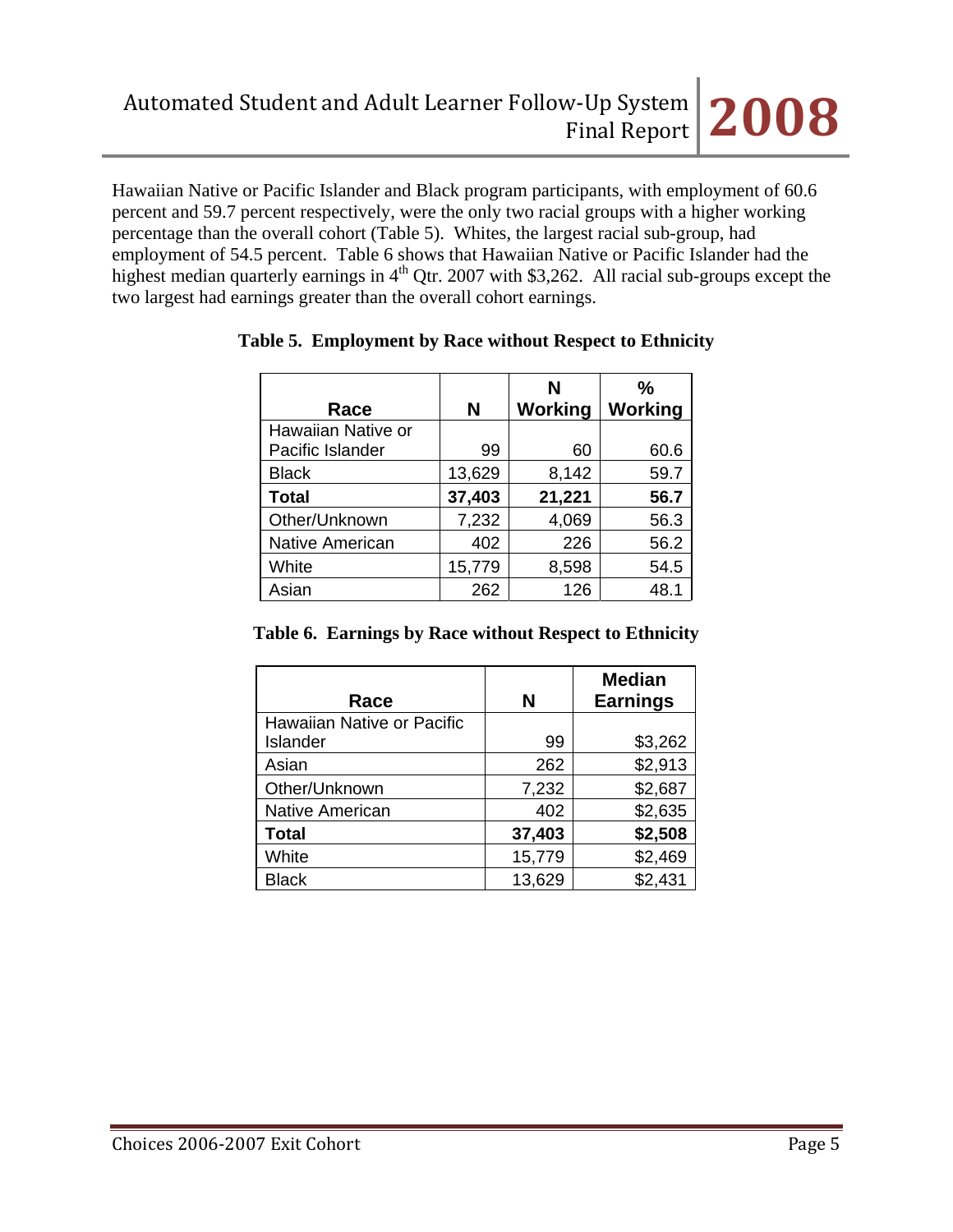Tables 7 and 8 display employment and earnings by education level at entrance into the Choices program for the entire cohort. A majority of participants entered the program with a high school diploma or the equivalent (28,515, or 76.2% of the cohort). Participants entering with a baccalaureate degree or above had the best labor market outcomes during the target quarter, with employment at 64.7 percent, median earnings of \$4,545.

| <b>Education at</b> |        | N              | $\frac{0}{0}$  |
|---------------------|--------|----------------|----------------|
| <b>Entry</b>        | N      | <b>Working</b> | <b>Working</b> |
| BA and above        | 499    | 323            | 64.7           |
| More than HS        | 5,868  | 3,646          | 62.1           |
| <b>Total</b>        | 37,403 | 21,221         | 56.7           |
| High School/GED     | 28,515 | 16,090         | 56.4           |
| Elementary/ESL      | 2,351  | 1,087          | 46.2           |
| No grade            | 170    | 75             | 44.1           |

## **Table 7. Employment by Education at Entry**

# **Table 8. Earnings by Education at Entry**

| <b>Education at</b><br><b>Entry</b> | N      | <b>Median</b><br><b>Earnings</b> |
|-------------------------------------|--------|----------------------------------|
| BA and above                        | 499    | \$4,545                          |
| More than HS                        | 5,868  | \$3,436                          |
| No grade                            | 170    | \$2,656                          |
| <b>Total</b>                        | 37,403 | \$2,508                          |
| <b>High School/GED</b>              | 28,515 | \$2,346                          |
| Elementary/ESL                      | 2,351  | \$2,042                          |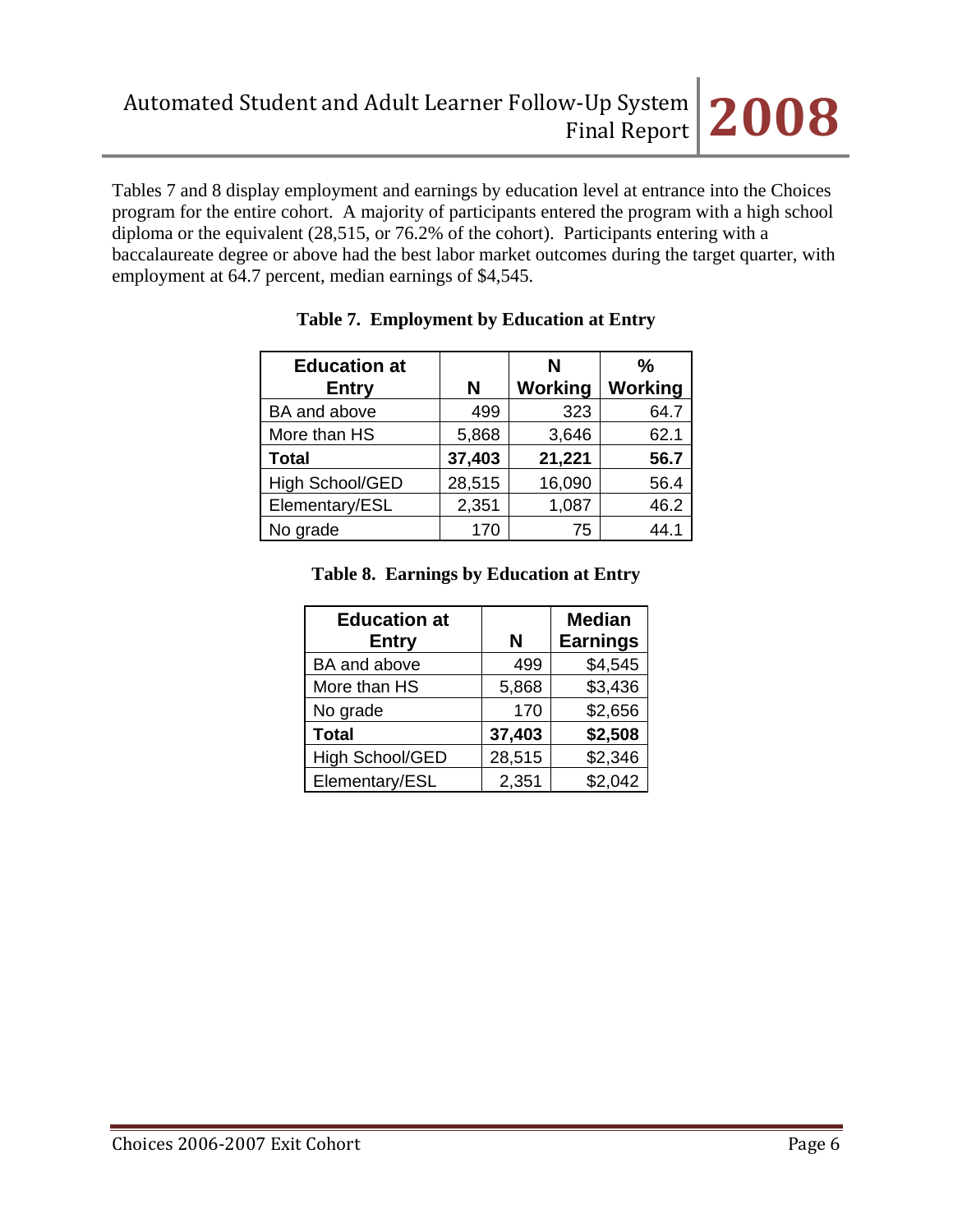

Table 9 shows employment and 10 shows earnings for Choices participants involved in Core, Non-Core, and Core (with Limit) activities. The majority of Choices participants were involved in Core with Limit activities. Some activities included in the Core with Limit category are: Occupational/Vocational Training; Job Search Assistance/Job Search; and Job Readiness/Pre-Employment Skills. Participants in the Core category had the highest employment, 66.2 percent, and the highest median earnings with \$3,067.

|                                                                                                   |        | N              | %       |
|---------------------------------------------------------------------------------------------------|--------|----------------|---------|
| <b>Core Category</b>                                                                              | N      | <b>Working</b> | Working |
| Core                                                                                              | 4,627  | 3,064          | 66.2    |
| Total                                                                                             | 37,403 | 21,221         | 56.7    |
| Core with Limit                                                                                   | 32,072 | 17,817         | 55.6    |
| Unknown                                                                                           | n/a    | n/a            | 50.0    |
| Non Core                                                                                          | 702    | 339            | 48.3    |
| Note: Cells with values less than 5 are marked "n/a" to protect the privacy<br>of cohort members. |        |                |         |

### **Table 9. Employment by Core Category**

## **Table 10. Earnings by Core Category**

| <b>Core Category</b>                                                                              | N      | <b>Median</b><br><b>Earnings</b> |  |  |
|---------------------------------------------------------------------------------------------------|--------|----------------------------------|--|--|
| Core                                                                                              | 4,627  | \$3,067                          |  |  |
| <b>Total</b>                                                                                      | 37,403 | \$2,508                          |  |  |
| Core with Limit                                                                                   | 32,072 | \$2,427                          |  |  |
| Unknown                                                                                           | n/a    | \$2,397                          |  |  |
| \$1,378<br>Non Core<br>702                                                                        |        |                                  |  |  |
| Note: Cells with values less than 5 are marked "n/a" to<br>protect the privacy of cohort members. |        |                                  |  |  |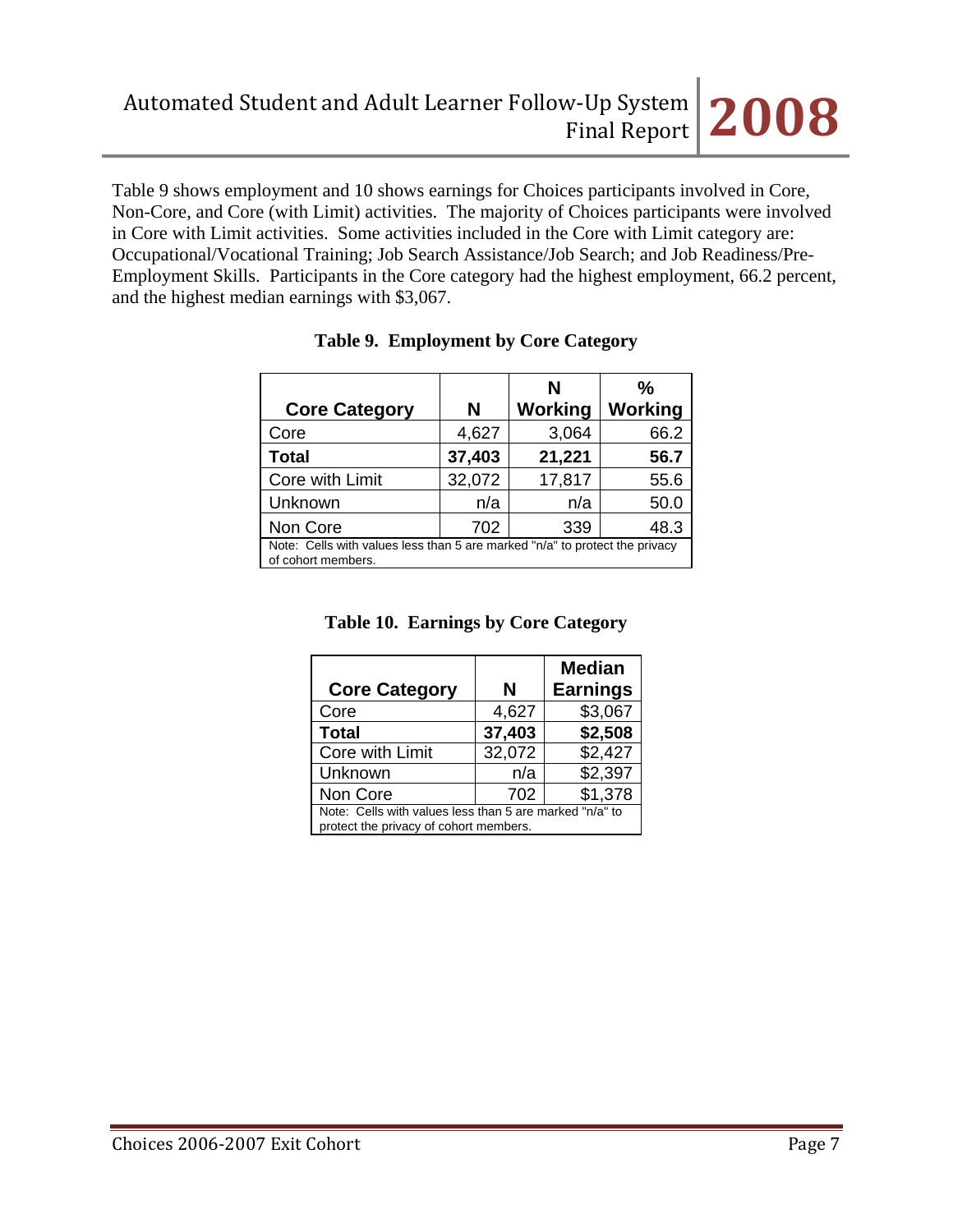As we would expect to see, the majority of Choices participants were involved in an Employment activity (Table 11). Employment is the top priority for adult participants, who make up 96.6% of the Choices cohort (Table 1). Employment activity participants had the highest employment at 57.0 percent, and the highest median quarterly earnings with \$2,534 (Table 12).

| <b>Activity</b>                                                                                   | N      | N<br><b>Working</b> | $\frac{0}{0}$<br>Working |  |
|---------------------------------------------------------------------------------------------------|--------|---------------------|--------------------------|--|
| Employment                                                                                        | 36,486 | 20,789              | 57.0                     |  |
| <b>Total</b>                                                                                      | 37,403 | 21,221              | 56.7                     |  |
| Unknown                                                                                           | n/a    | n/a                 | 50.0                     |  |
| Education                                                                                         | 692    | 337                 | 48.7                     |  |
| Training                                                                                          | 223    | 94                  | 42.2                     |  |
| Note: Cells with values less than 5 are marked "n/a" to protect the privacy<br>of cohort members. |        |                     |                          |  |

# **Table 11. Employment by Activity**

# **Table 12. Earnings by Service Category**

| <b>Activity</b>                                                                                   | N      | <b>Median</b><br><b>Earnings</b> |  |
|---------------------------------------------------------------------------------------------------|--------|----------------------------------|--|
| Employment                                                                                        | 36,486 | \$2,534                          |  |
| <b>Total</b>                                                                                      | 37,403 | \$2,508                          |  |
| Unknown                                                                                           | n/a    | \$2,397                          |  |
| Training                                                                                          | 223    | \$2,266                          |  |
| Education                                                                                         | 692    | \$1,378                          |  |
| Note: Cells with values less than 5 are marked "n/a" to<br>protect the privacy of cohort members. |        |                                  |  |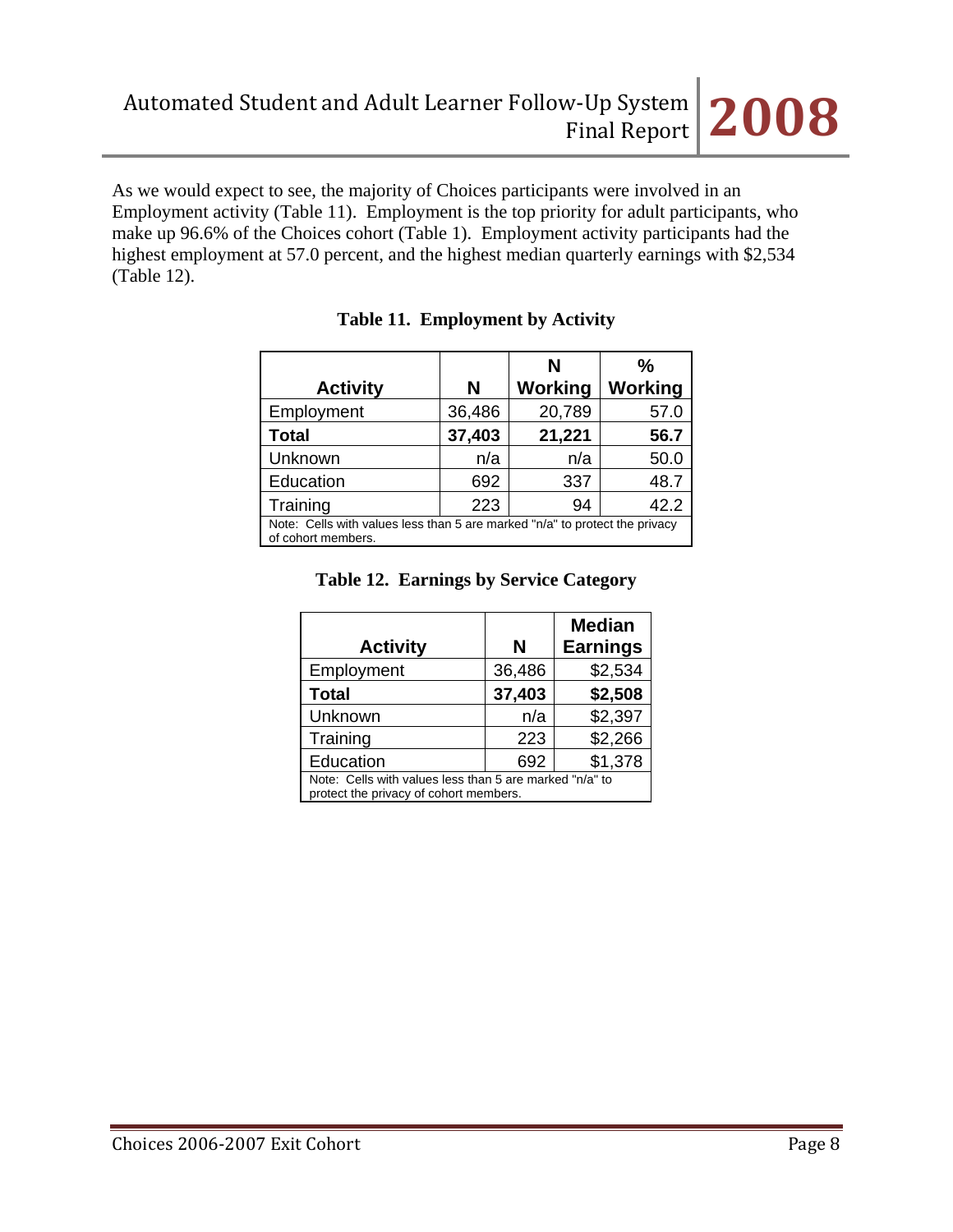Tables 13 and 14, respectively, show employment and earnings for the Choices cohort by Local Workforce Development Area (LWDA). Rural Capital LWDA showed the highest employment in 4th Qtr. 2007 with 63.0 percent employed. Rural Capital LWDA had the highest median quarterly earnings in 4th Qtr. 2007 at \$3,198. The Gulf Coast LWDA had the largest percentage of participants (23.8%), with 53.6 percent employment and median earnings of \$2,595.

|                         |        | N              | %              |
|-------------------------|--------|----------------|----------------|
| <b>LWDA</b>             | Ν      | <b>Working</b> | <b>Working</b> |
| <b>Rural Capital</b>    | 662    | 417            | 63.0           |
| Panhandle               | 601    | 373            | 62.1           |
| <b>South Plains</b>     | 846    | 519            | 61.4           |
| <b>Golden Crescent</b>  | 248    | 152            | 61.3           |
| <b>Heart of Texas</b>   | 576    | 353            | 61.3           |
| Permian Basin           | 586    | 359            | 61.3           |
| <b>Capital Area</b>     | 1,350  | 824            | 61.0           |
| <b>East Texas</b>       | 950    | 577            | 60.7           |
| <b>Tarrant County</b>   | 2,050  | 1,244          | 60.7           |
| <b>Central Texas</b>    | 854    | 501            | 58.7           |
| Concho Valley           | 216    | 126            | 58.3           |
| Alamo                   | 3,010  | 1,750          | 58.1           |
| <b>South East Texas</b> | 628    | 364            | 58.0           |
| Texoma                  | 102    | 59             | 57.8           |
| Middle Rio Grande       | 513    | 296            | 57.7           |
| <b>Cameron County</b>   | 1,130  | 650            | 57.5           |
| <b>West Central</b>     | 568    | 326            | 57.4           |
| <b>Dallas</b>           | 3,717  | 2,132          | 57.4           |
| South Texas             | 440    | 251            | 57.1           |
| North Central           | 1,402  | 797            | 56.9           |
| <b>Total</b>            | 37,403 | 21,221         | 56.7           |
| <b>Upper Rio Grande</b> | 2,108  | 1,182          | 56.1           |
| <b>Coastal Bend</b>     | 1,422  | 777            | 54.6           |
| Deep East Texas         | 670    | 366            | 54.6           |
| North Texas             | 328    | 176            | 53.7           |
| Lower Rio Grande        |        |                |                |
| Valley                  | 2,695  | 1,444          | 53.6           |
| <b>Gulf Coast</b>       | 8,919  | 4,777          | 53.6           |
| <b>North East Texas</b> | 429    | 229            | 53.4           |
| <b>Brazos Valley</b>    | 383    | 200            | 52.2           |

# **Table 13. Employment by LWDA**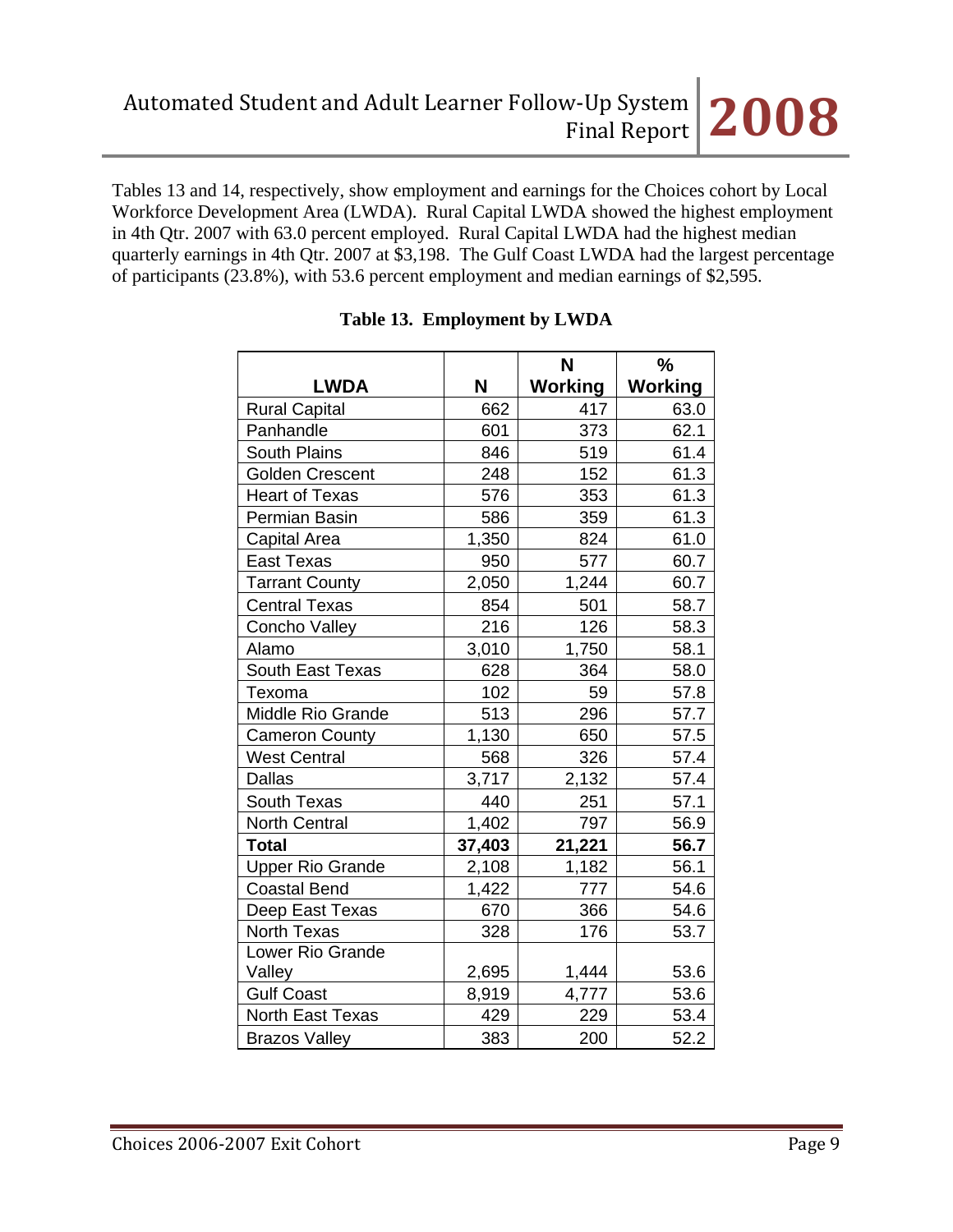|                          |        | <b>Median</b>   |
|--------------------------|--------|-----------------|
| <b>LWDA</b>              | N      | <b>Earnings</b> |
| <b>Rural Capital</b>     | 662    | \$3,198         |
| <b>North Central</b>     | 1,402  | \$3,034         |
| <b>Tarrant County</b>    | 2,050  | \$2,924         |
| Capital Area             | 1,350  | \$2,857         |
| Dallas                   | 3,717  | \$2,802         |
| Alamo                    | 3,010  | \$2,679         |
| <b>Gulf Coast</b>        | 8,919  | \$2,595         |
| <b>Total</b>             | 37,403 | \$2,508         |
| Permian Basin            | 586    | \$2,437         |
| <b>North Texas</b>       | 328    | \$2,432         |
| <b>East Texas</b>        | 950    | \$2,432         |
| <b>Heart of Texas</b>    | 576    | \$2,412         |
| <b>Central Texas</b>     | 854    | \$2,392         |
| <b>Upper Rio Grande</b>  | 2,108  | \$2,389         |
| Lower Rio Grande         |        |                 |
| Valley                   | 2,695  | \$2,325         |
| <b>Cameron County</b>    | 1,130  | \$2,307         |
| <b>Golden Crescent</b>   | 248    | \$2,303         |
| Panhandle                | 601    | \$2,298         |
| <b>South Texas</b>       | 440    | \$2,289         |
| Deep East Texas          | 670    | \$2,279         |
| <b>Brazos Valley</b>     | 383    | \$2,273         |
| Texoma                   | 102    | \$2,205         |
| Concho Valley            | 216    | \$2,190         |
| <b>South Plains</b>      | 846    | \$2,145         |
| <b>Middle Rio Grande</b> | 513    | \$2,111         |
| <b>West Central</b>      | 568    | \$2,092         |
| <b>Coastal Bend</b>      | 1,422  | \$2,071         |
| <b>South East Texas</b>  | 628    | \$1,986         |
| North East Texas         | 429    | \$1,872         |

# **Table 14. Earnings by LWDA**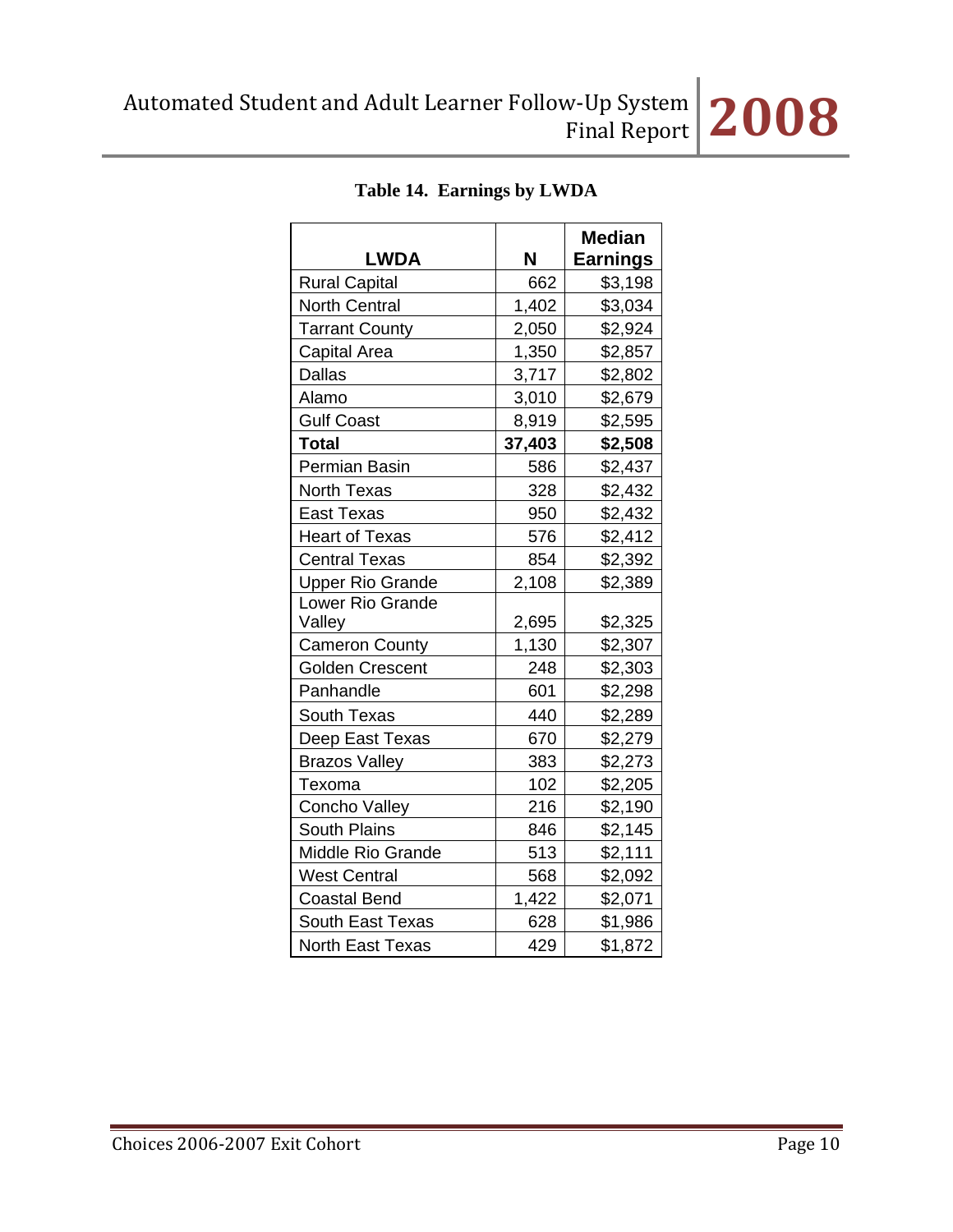The Status-in-Group (SIG) code is used to identify two-parent households. Two-parent households are comprised of the caretaker and the second parent. Both adults in the two-parent household are responsible for meeting the work requirements. One or both adults may contribute hours to meet the total two-parent household work requirement. If the household does not meet the two-parent household work requirements, both adults will be penalized, with the following exceptions: ([1](#page-10-0)) exempt adults or (2) adults with good cause status shall not be penalized.<sup>1</sup>

Persons coded as Caretaker had the highest employment percentage by SIG code, with 56.9 percent employed (Table 15). As would be expected, Caretakers are the largest SIG code subset. Second Parents had the highest median earnings over the study period with \$3,446 (Table 16).

| <b>SIG</b>                                                                                        | N      | N<br><b>Working</b> | $\frac{0}{0}$<br>Working |  |
|---------------------------------------------------------------------------------------------------|--------|---------------------|--------------------------|--|
|                                                                                                   |        |                     |                          |  |
| Caretaker                                                                                         | 34,718 | 19,741              | 56.9                     |  |
| <b>Total</b>                                                                                      | 37,403 | 21,221              | 56.7                     |  |
| Other                                                                                             | 103    | 57                  | 55.3                     |  |
| Second parent                                                                                     | 2,578  | 1,421               | 55.1                     |  |
| <b>Certified Child</b>                                                                            | n/a    | n/a                 | n/a                      |  |
| Note: Cells with values less than 5 are marked "n/a" to protect the<br>privacy of cohort members. |        |                     |                          |  |

|  | Table 15. Employment by Status-in-Group (SIG) |  |  |  |
|--|-----------------------------------------------|--|--|--|
|--|-----------------------------------------------|--|--|--|

|  | Table 16. Earnings by Status-in-Group (SIG) |  |
|--|---------------------------------------------|--|
|  |                                             |  |

|                                                                                                   |        | <b>Median</b>   |  |
|---------------------------------------------------------------------------------------------------|--------|-----------------|--|
| <b>SIG</b>                                                                                        | N      | <b>Earnings</b> |  |
| Second parent                                                                                     | 2,578  | \$3,446         |  |
| <b>Total</b>                                                                                      | 37,403 | \$2,508         |  |
| Caretaker                                                                                         | 34,718 | \$2,451         |  |
| Other                                                                                             | 103    | \$2,384         |  |
| <b>Certified Child</b>                                                                            | n/a    | n/a             |  |
| Note: Cells with values less than 5 are marked "n/a" to<br>protect the privacy of cohort members. |        |                 |  |

<span id="page-10-0"></span> $\overline{a}$ <sup>1</sup> Texas Workforce Commission, Workforce Development Letter WD 35-01, September 17, 2001.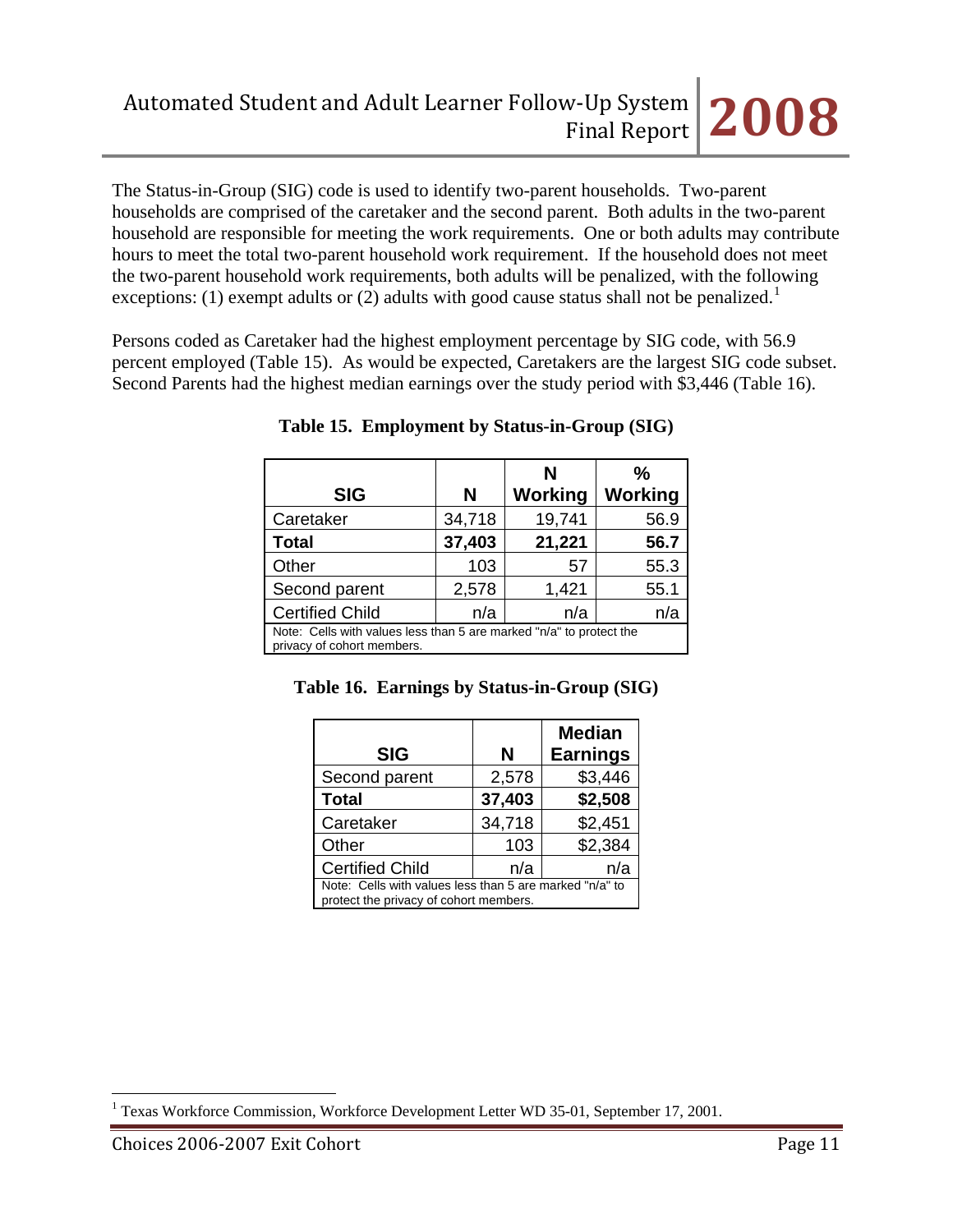Job Search Assistance/Job Search was the service most frequently provided to Choices program participants, and employment for participants in that category was 55.7 percent (Table 17). Unsubsidized Employment was the only service group containing more than 100 participants to have employment greater than the total, with employment of 67.5 percent for the quarter.

|                                        |        | N       | $\frac{0}{0}$  |
|----------------------------------------|--------|---------|----------------|
| <b>Service Received</b>                | N      | Working | <b>Working</b> |
| <b>Unsubsidized Employment</b>         | 4,406  | 2,976   | 67.5           |
| On-the-Job Training                    | n/a    | n/a     | 66.7           |
| <b>Total</b>                           | 37,403 | 21,221  | 56.7           |
| Job Search Assistance/Job Search       | 30,968 | 17,242  | 55.7           |
| Job Readiness/Pre-Employment Skills    | 938    | 497     | 53.0           |
| <b>Follow-Up Services</b>              | n/a    | n/a     | 50.0           |
| <b>Education - Other</b>               | n/a    | n/a     | 50.0           |
| <b>High School</b>                     | 557    | 278     | 49.9           |
| Occupational/Vocational Training       | 166    | 78      | 47.0           |
| <b>GED</b>                             | 112    | 51      | 45.5           |
| <b>Basic Educational Skills/ABE</b>    | 16     | 7       | 43.8           |
| <b>Community Service</b>               | 158    | 68      | 43.0           |
| <b>Job Creation/Subsidized Work</b>    | 16     | 6       | 37.5           |
| <b>Work Experience/Skills Training</b> | 34     | 11      | 32.4           |
| Job Skills/Training                    | 11     | n/a     | 27.3           |
| Non-Work-based Literacy                | 5      | n/a     | n/a            |
| <b>Life Skills</b>                     | 9      | n/a     | n/a            |

## **Table 17. Employment by Service Received**

Note: Cells with values less than 5 are marked "n/a" to protect the privacy of cohort members.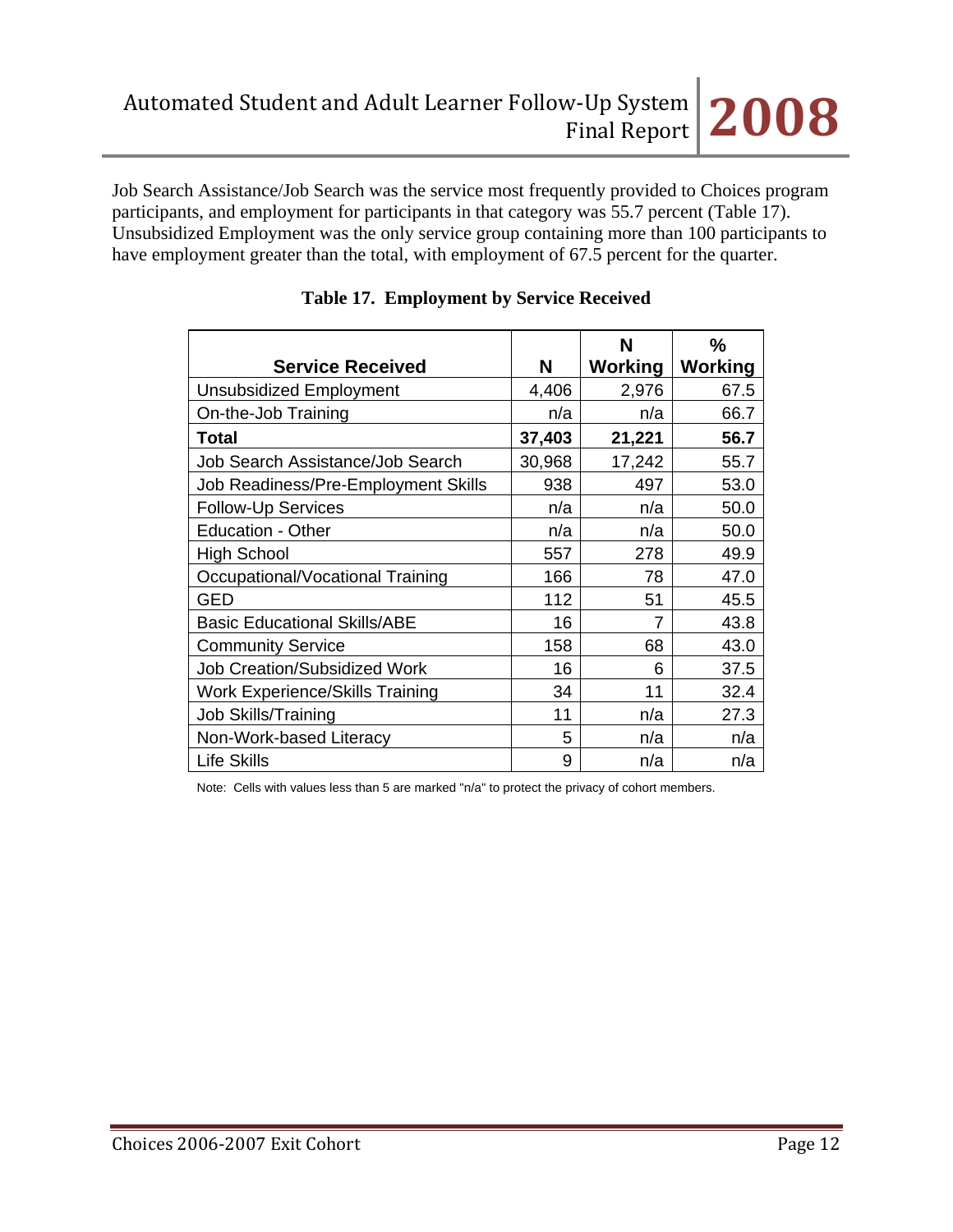Table 18 displays earnings for the exit cohort by service received. Participants receiving On-the-Job Training had the highest median quarterly earnings in  $4<sup>th</sup>$  Qtr. 2007 with \$5,307, although no real inferences can be drawn regarding the program due to the small number of participants. Participants in the Unsubsidized Employment service category had earnings of \$3,111. Participants receiving Job Search Assistance/Job Search had median earnings of \$2,420.

|                                     |        | <b>Median</b>   |
|-------------------------------------|--------|-----------------|
| <b>Service Received</b>             | N      | <b>Earnings</b> |
| On-the-Job Training                 | n/a    | \$5,307         |
| <b>Unsubsidized Employment</b>      | 4,406  | \$3,111         |
| <b>Job Creation/Subsidized Work</b> | 16     | \$2,825         |
| Job Readiness/Pre-Employment Skills | 938    | \$2,694         |
| Total                               | 37,403 | \$2,508         |
| Job Search Assistance/Job Search    | 30,968 | \$2,420         |
| <b>Follow-Up Services</b>           | n/a    | \$2,397         |
| Occupational/Vocational Training    | 166    | \$2,343         |
| <b>Community Service</b>            | 158    | \$1,995         |
| <b>Education - Other</b>            | n/a    | \$1,751         |
| <b>Job Skills/Training</b>          | 11     | \$1,687         |
| <b>Basic Educational Skills/ABE</b> | 16     | \$1,616         |
| <b>High School</b>                  | 557    | \$1,391         |
| GED                                 | 112    | \$1,278         |
| Work Experience/Skills Training     | 34     | \$1,262         |
| Non-Work-based Literacy             | 5      | n/a             |
| <b>Life Skills</b>                  | 9      | n/a             |

# **Table 18. Earnings by Service Received**

Note: Cells with values less than 5 are marked "n/a" to protect the privacy of cohort members.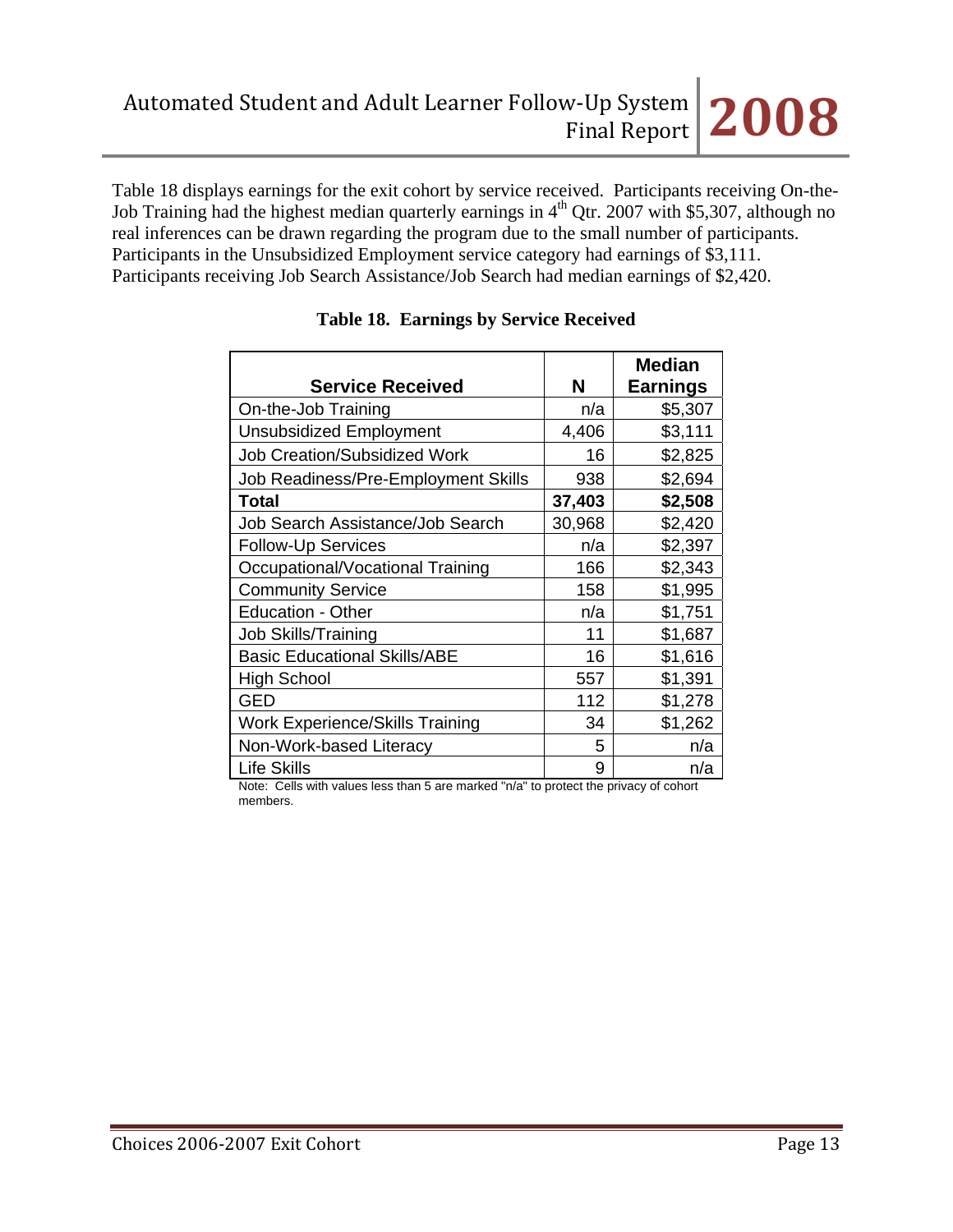Limited-Service Eating Places was the most common industry of employment for program exiters in  $4<sup>th</sup>$  Qtr. 2007, according to Table 19. Employment Services was the second most common sector, followed by Home Health Care Services. Program exiters working in the Nursing Care Facilities industry had the highest median quarterly earnings in the target quarter with \$2,925. Participants employed in the Business Support Services industry had the second highest median quarterly earnings with \$2,818.

| <b>Industry of Employment</b>           | N<br>Working | <b>Median</b><br><b>Earnings</b> | <b>NAICS</b><br>Code |
|-----------------------------------------|--------------|----------------------------------|----------------------|
| <b>Limited-Service Eating Places</b>    | 2,309        | \$1,648                          | 7222                 |
| <b>Employment Services</b>              | 2,219        | \$1,983                          | 5613                 |
| <b>Home Health Care Services</b>        | 1,117        | \$1,371                          | 6216                 |
| <b>Other General Merchandise Stores</b> | 924          | \$2,614                          | 4529                 |
| <b>Full-Service Restaurants</b>         | 880          | \$1,847                          | 7221                 |
| <b>Nursing Care Facilities</b>          | 713          | \$2,925                          | 6231                 |
| <b>Business Support Services</b>        | 691          | \$2,818                          | 5614                 |
| <b>Elementary and Secondary Schools</b> | 623          | \$2,700                          | 6111                 |
| <b>Grocery Stores</b>                   | 600          | \$2,161                          | 4451                 |
| <b>Child Day Care Services</b>          | 590          | \$2,517                          | 6244                 |

## **Table 19. Top 10 Industries of Employment by 4-Digit NAICS Code**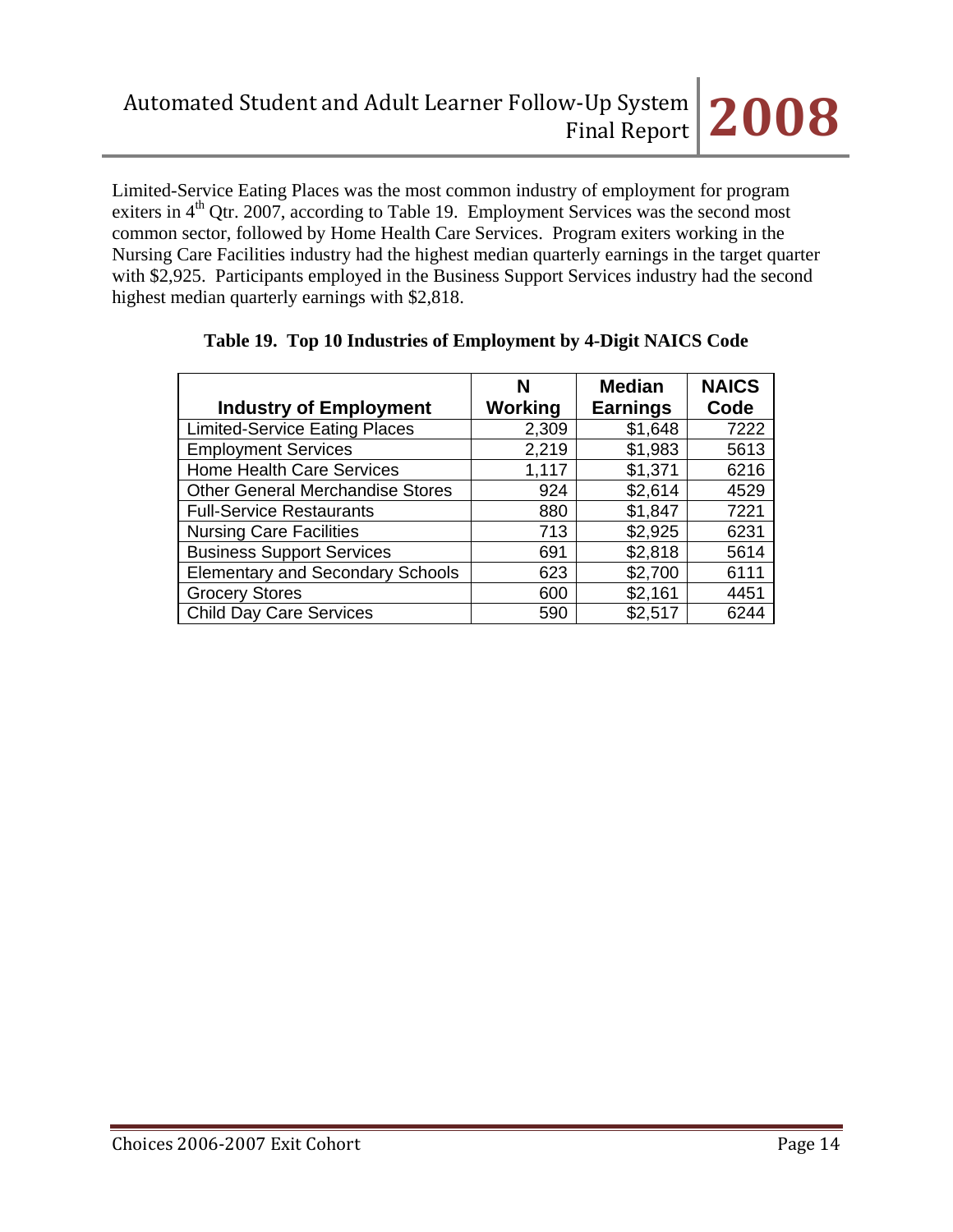## **Adults**

Tables 20 and 21 show that in 4th Qtr. 2007, adult Females had the highest employment rate at 57.3 percent, while Male participants had the highest median earnings with \$3,745. Overall employment for the Adult portion of the cohort in 4th Qtr. 2007 was 57.0 percent, with median quarterly earnings of \$2,554.

|               |        | N              | $\frac{0}{0}$  |
|---------------|--------|----------------|----------------|
| <b>Gender</b> | Ν      | <b>Working</b> | <b>Working</b> |
| Female        | 32,193 | 18,452         | 57.3           |
| Total         | 36,114 | 20,568         | 57.0           |
| Male          | 3,917  | 2,115          | 54.0           |
| Unknown       | n/a    | n/a            | 25.0           |

## **Table 20. Employment by Gender**

### **Table 21. Earnings by Gender**

| Gender  | N      | <b>Median</b><br><b>Earnings</b> |
|---------|--------|----------------------------------|
| Male    | 3,917  | \$3,745                          |
| Total   | 36,114 | \$2,554                          |
| Female  | 32,193 | \$2,449                          |
| Unknown | n/a    | \$2,359                          |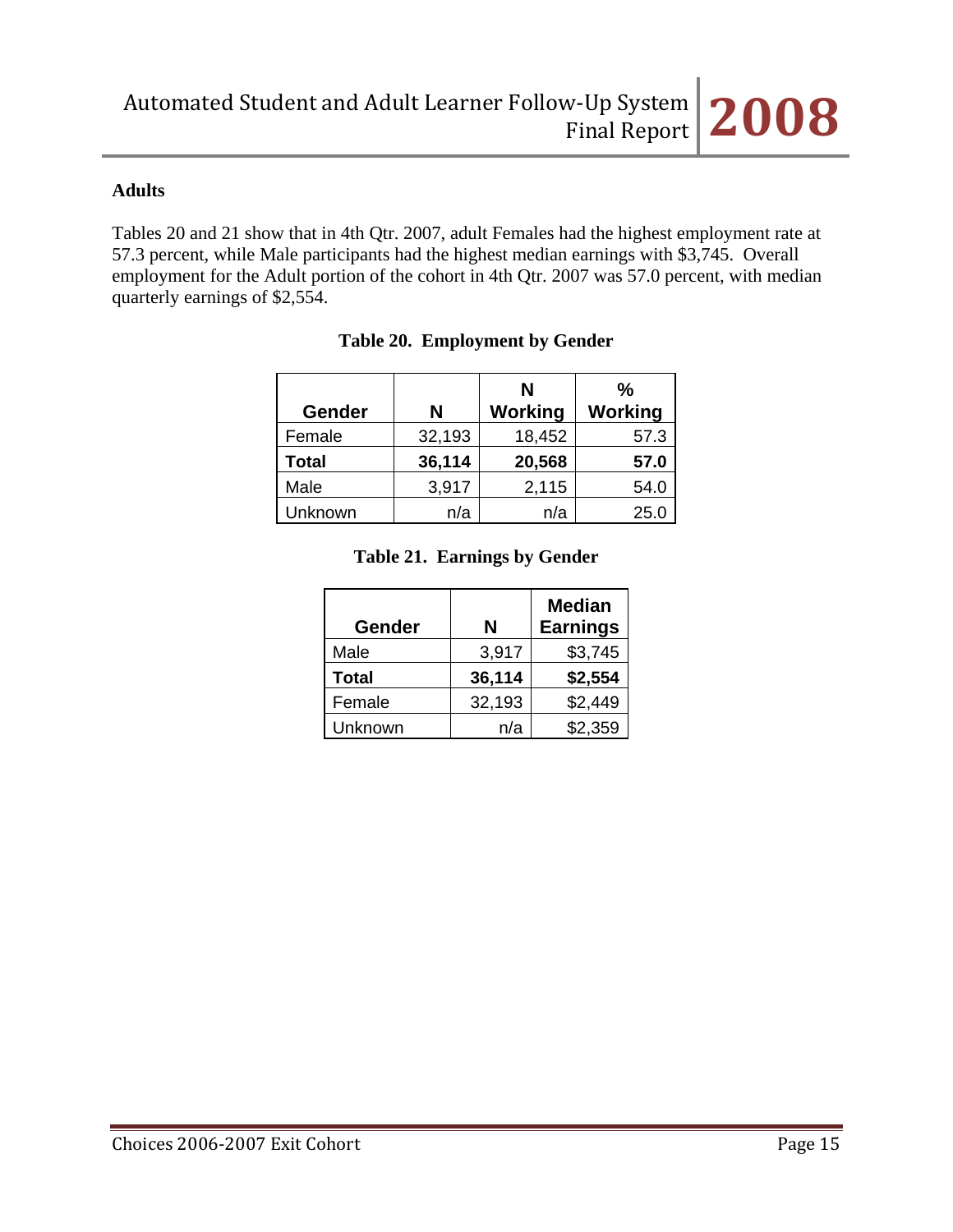Hawaiian Native or Pacific Islanders had the highest employment in 4th Qtr. 2007 (Table 22) at 60.2 percent, followed by Blacks at 59.8 percent. Hawaiian Native or Pacific Islanders posted the highest median quarterly earnings in 4th Qtr. 2007 at \$3,252 (Table 23). Whites, the largest adult ethnic subgroup, had median earnings of \$2,507. Blacks, the second largest group, had median earnings of \$2,479.

| Race                   | N      | N<br>Working | %<br>Working |
|------------------------|--------|--------------|--------------|
| Hawaiian Native or     |        |              |              |
| Pacific Islander       | 98     | 59           | 60.2         |
| <b>Black</b>           | 13,181 | 7,886        | 59.8         |
| <b>Total</b>           | 36,114 | 20,568       | 57.0         |
| Other/Unknown          | 6,925  | 3,923        | 56.7         |
| <b>Native American</b> | 390    | 219          | 56.2         |
| White                  | 15,262 | 8,357        | 54.8         |
| Asian                  | 258    | 124          | 48.1         |

# **Table 22. Employment by Race without Respect to Ethnicity**

**Table 23. Earnings by Race without Respect to Ethnicity**

| Race               | N      | <b>Median</b><br><b>Earnings</b> |
|--------------------|--------|----------------------------------|
| Hawaiian Native or |        |                                  |
| Pacific Islander   | 98     | \$3,252                          |
| Asian              | 258    | \$2,947                          |
| Other/Unknown      | 6,925  | \$2,748                          |
| Native American    | 390    | \$2,689                          |
| <b>Total</b>       | 36,114 | \$2,554                          |
| White              | 15,262 | \$2,507                          |
| <b>Black</b>       | 13,181 | \$2,479                          |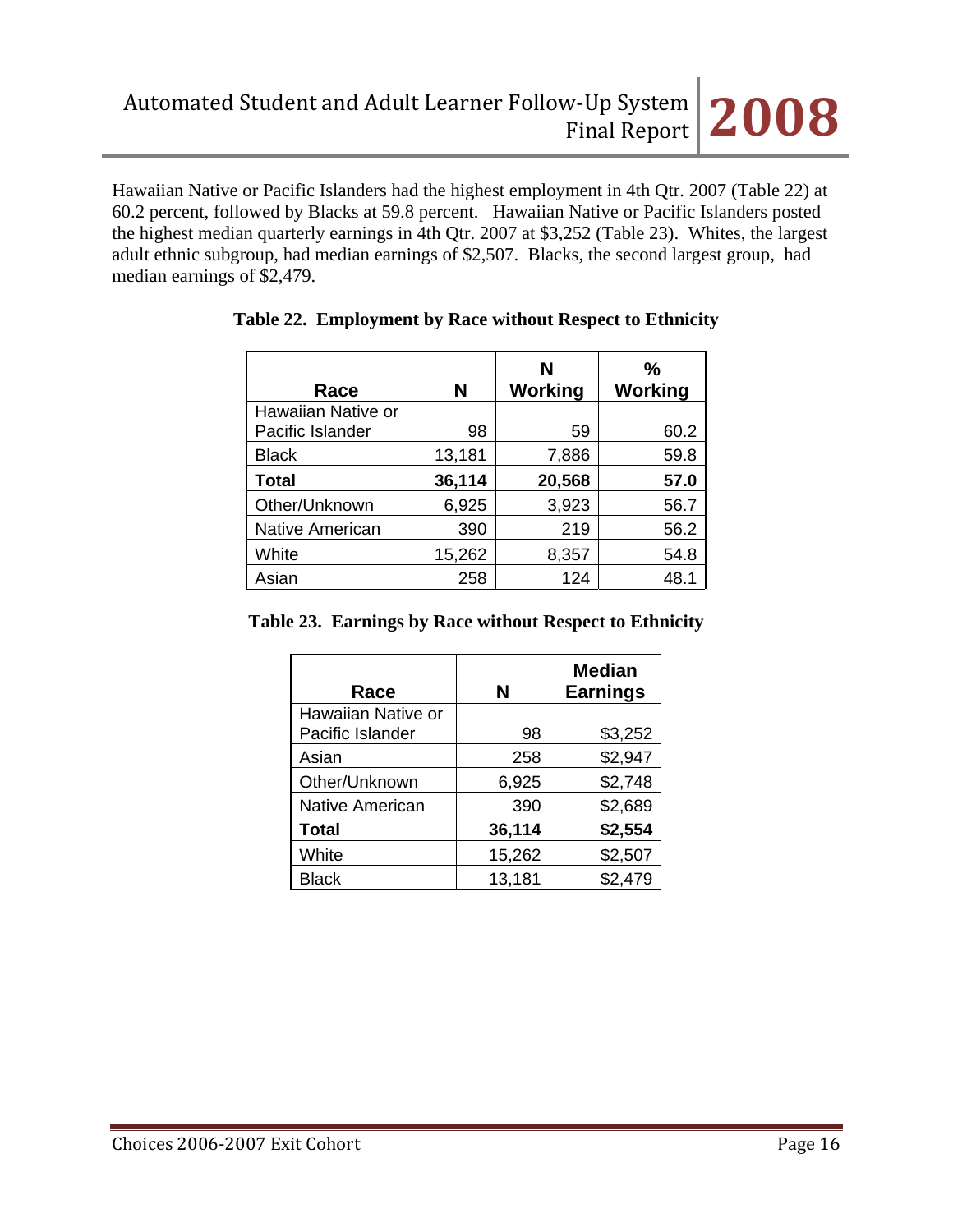Tables 24 and 25 show employment and earnings by education level at entrance into the Choices program for adults. Most adults entered the program with a high school diploma or the equivalent. Those participants entering with a baccalaureate degree or above faired best during the target quarter; that group had employment at 64.7 percent and median earnings of \$4,545. Participants with a high school diploma or the equivalent had median earnings of \$2,391.

| <b>Education at</b><br><b>Entry</b> | N      | N<br>Working | %<br><b>Working</b> |
|-------------------------------------|--------|--------------|---------------------|
| BA and above                        | 499    | 323          | 64.7                |
| More than HS                        | 5,838  | 3,626        | 62.1                |
| <b>Total</b>                        | 36,114 | 20,568       | 57.0                |
| High School/GED                     | 27,381 | 15,499       | 56.6                |
| Elementary/ESL                      | 2,236  | 1,051        | 47.0                |
| No grade                            | 160    | 69           | 43.1                |

|  | Table 24. Employment by Education at Entry |  |
|--|--------------------------------------------|--|
|--|--------------------------------------------|--|

# **Table 25. Earnings by Education at Entry**

| <b>Education at</b><br><b>Entry</b> | N      | <b>Median</b><br><b>Earnings</b> |
|-------------------------------------|--------|----------------------------------|
| BA and above                        | 499    | \$4,545                          |
| More than HS                        | 5,838  | \$3,445                          |
| No grade                            | 160    | \$2,660                          |
| <b>Total</b>                        | 36,114 | \$2,554                          |
| High School/GED                     | 27,381 | \$2,391                          |
| Elementary/ESL                      | 2,236  | \$2,080                          |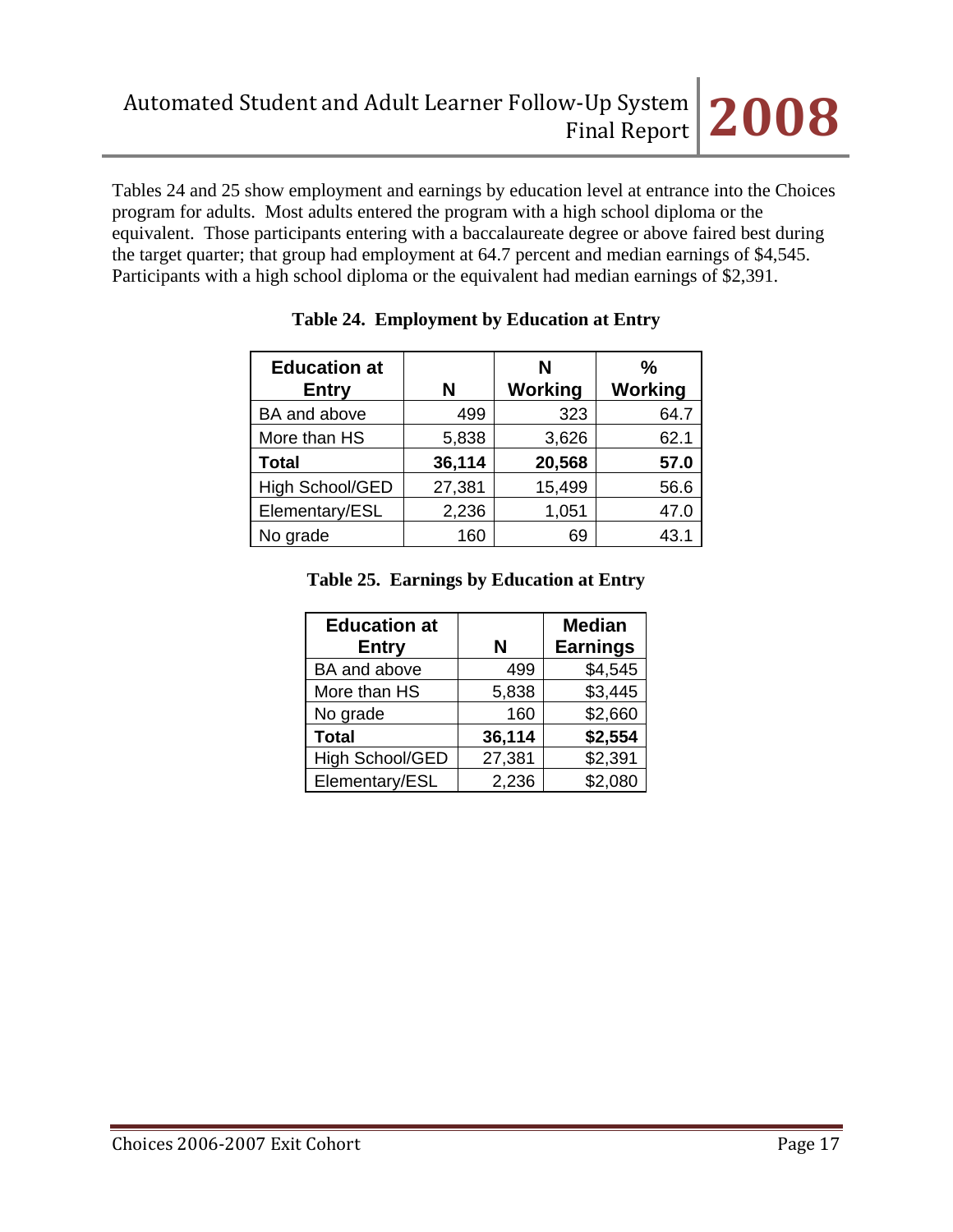Tables 26 and 27 show the number of Adult Choices participants involved in the Core, Core with Limit, and Non-Core categories. The majority of Choices participants were involved in Core with Limit activities. Choices Core activities include job-search assistance, unsubsidized and subsidized employment, on-the-job training, and work experience. Non-core activities are limited. They include job-skills training, educational services leading toward a GED certificate, and parental skills training (Texas Administrative Code §811.25). Those participating in Core activities had the highest employment and earnings in  $4<sup>th</sup>$  Qtr. 2007, with 66.1 percent working and median quarterly earnings of \$3,100.

| Core<br><b>Category</b> | N      | N<br>Working | ℅<br>Working |
|-------------------------|--------|--------------|--------------|
| Core                    | 4,522  | 2,991        | 66.1         |
| Non Core                | 212    | 126          | 59.4         |
| <b>Total</b>            | 36,114 | 20,568       | 57.0         |
| Core with Limit         | 31,378 | 17,450       | 55.6         |
| Unknown                 | n/a    | n/a          | 50.0         |

## **Table 26. Employment by Core Category**

| Table 27. Earnings by Core Category |  |  |  |
|-------------------------------------|--|--|--|
|-------------------------------------|--|--|--|

| Core<br>Category | N      | <b>Median</b><br><b>Earnings</b> |
|------------------|--------|----------------------------------|
| Core             | 4,522  | \$3,100                          |
| <b>Total</b>     | 36,114 | \$2,554                          |
| Core with Limit  | 31,378 | \$2,458                          |
| Unknown          | n/a    | \$2,397                          |
| Non Core         | 212    | \$1,934                          |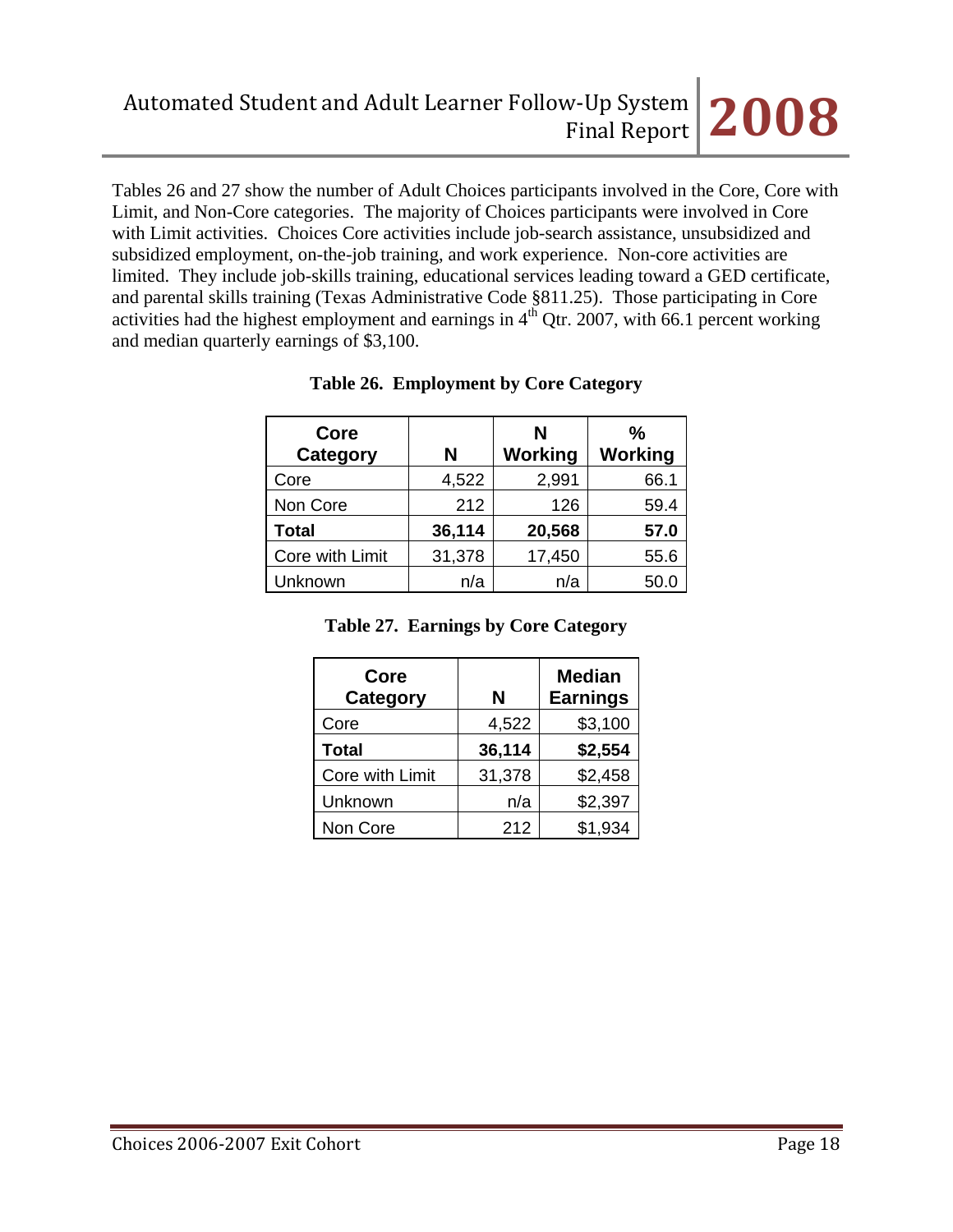Adults in the Education activity had the highest employment at 61.4 percent (Table 28), while adults in the Employment activity had the highest median quarterly earnings in 4th Qtr. 2007 with \$2,652 (Table 29). Most adult participants were in the Employment activity, which is the priority activity for adults. Employment for that activity was 57.0 percent.

|                 |        | N       | $\frac{0}{0}$ |
|-----------------|--------|---------|---------------|
| <b>Activity</b> | N      | Working | Working       |
| Education       | 202    | 124     | 61.4          |
| Employment      | 35,699 | 20,357  | 57.0          |
| <b>Total</b>    | 36,114 | 20,568  | 57.0          |
| Unknown         | n/a    | n/a     | 50.0          |
| Training        | 211    | 86      | 40.8          |

## **Table 28. Employment by Activity**

| <b>Activity</b> | N      | <b>Median</b><br><b>Earnings</b> |
|-----------------|--------|----------------------------------|
| Employment      | 35,699 | \$2,562                          |
| <b>Total</b>    | 36,114 | \$2,554                          |
| Unknown         | n/a    | \$2,397                          |
| Training        | 211    | \$2,266                          |
| Education       | 202    | \$1.949                          |

### **Table 29. Earnings by Activity**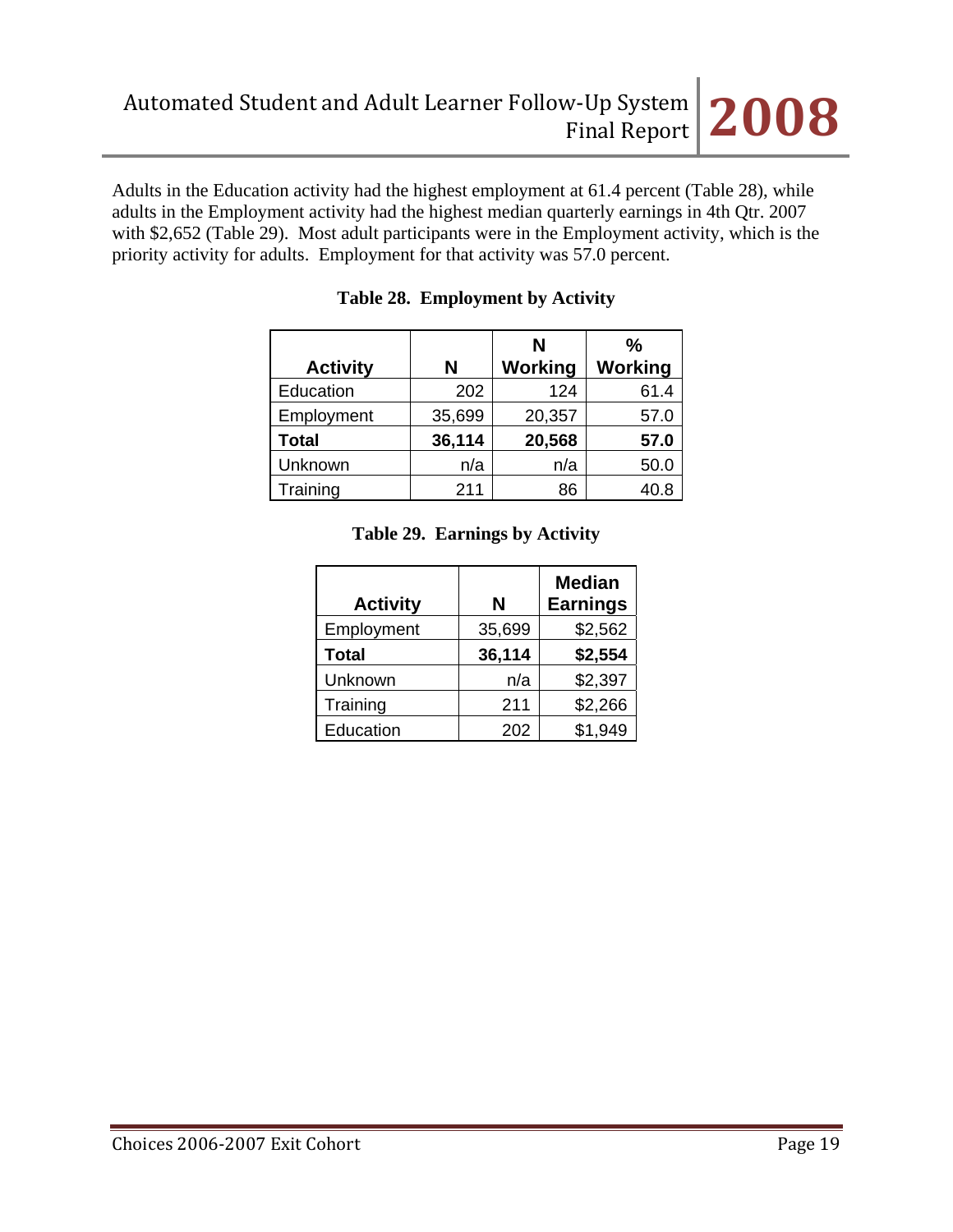Table 30 and Table 31 show employment and earnings, respectively, for adult Choices participants, by Local Workforce Development Area (LWDA). Adults in the Rural Capital LWDA showed the highest employment in 4th Qtr. 2007 with 63.5 percent employed. Rural Capital LWDA had the highest median quarterly earnings in 4th Qtr. 2007 at \$3,214. As with the cohort overall, a majority of adult Choices exiters came from the Gulf Coast LWDA, which had 53.6 percent employment during the study period, with median earnings of \$2,641.

|                         |                    | N              | %       |
|-------------------------|--------------------|----------------|---------|
| <b>LWDA</b>             | N                  | <b>Working</b> | Working |
| <b>Rural Capital</b>    | 643                | 408            | 63.5    |
| Panhandle               | 582                | 361            | 62.0    |
| <b>Golden Crescent</b>  | 246                | 152            | 61.8    |
| <b>Heart of Texas</b>   | 557                | 342            | 61.4    |
| <b>South Plains</b>     | 815                | 499            | 61.2    |
| Permian Basin           | 554                | 339            | 61.2    |
| Capital Area            | $\overline{1},319$ | 807            | 61.2    |
| <b>Tarrant County</b>   | 1,999              | 1,215          | 60.8    |
| <b>East Texas</b>       | 916                | 555            | 60.6    |
| Middle Rio Grande       | 482                | 285            | 59.1    |
| <b>Central Texas</b>    | 832                | 490            | 58.9    |
| Concho Valley           | 208                | 122            | 58.7    |
| Alamo                   | 2,920              | 1,703          | 58.3    |
| South East Texas        | 618                | 358            | 57.9    |
| <b>West Central</b>     | 546                | 316            | 57.9    |
| <b>Cameron County</b>   | 1,082              | 626            | 57.9    |
| <b>Dallas</b>           | 3,581              | 2,068          | 57.8    |
| South Texas             | 421                | 240            | 57.0    |
| <b>Total</b>            | 36,114             | 20,568         | 57.0    |
| <b>North Central</b>    | 1,367              | 776            | 56.8    |
| <b>Upper Rio Grande</b> | 2,000              | 1,129          | 56.5    |
| Texoma                  | 98                 | 55             | 56.1    |
| Deep East Texas         | 657                | 359            | 54.6    |
| Lower Rio Grande Valley | 2,565              | 1,397          | 54.5    |
| North East Texas        | 406                | 221            | 54.4    |
| <b>Coastal Bend</b>     | 1,373              | 746            | 54.3    |
| <b>North Texas</b>      | $\overline{3}$ 15  | 169            | 53.7    |
| <b>Gulf Coast</b>       | 8,643              | 4,636          | 53.6    |
| <b>Brazos Valley</b>    | 369                | 194            | 52.6    |

# **Table 30. Employment by LWDA**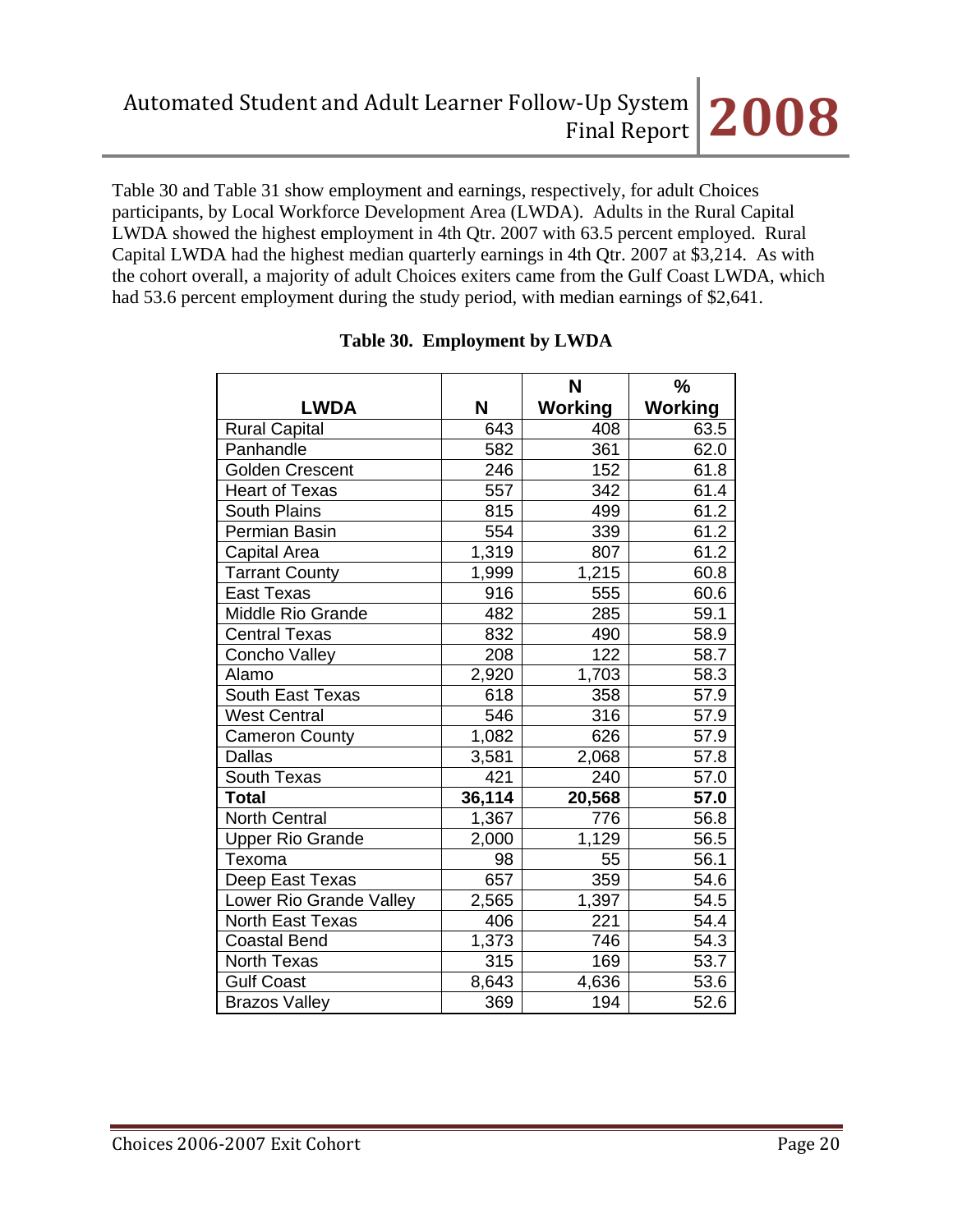| <b>LWDA</b>                | N      | <b>Median</b><br><b>Earnings</b> |
|----------------------------|--------|----------------------------------|
| <b>Rural Capital</b>       | 643    | \$3,214                          |
| <b>North Central</b>       | 1,367  | \$3,043                          |
| <b>Tarrant County</b>      | 1,999  | \$2,932                          |
| Capital Area               | 1,319  | \$2,880                          |
| <b>Dallas</b>              | 3,581  | \$2,864                          |
| Alamo                      | 2,920  | \$2,703                          |
| <b>Gulf Coast</b>          | 8,643  | \$2,641                          |
| <b>Total</b>               | 36,114 | \$2,554                          |
| Permian Basin              | 554    | \$2,551                          |
| <b>East Texas</b>          | 916    | \$2,486                          |
| <b>Upper Rio Grande</b>    | 2,000  | \$2,486                          |
| <b>Heart of Texas</b>      | 557    | \$2,462                          |
| North Texas                | 315    | \$2,461                          |
| <b>Central Texas</b>       | 832    | \$2,404                          |
| Lower Rio Grande<br>Valley | 2,565  | \$2,371                          |
| <b>Cameron County</b>      | 1,082  | \$2,338                          |
| South Texas                | 421    | \$2,312                          |
| Panhandle                  | 582    | \$2,312                          |
| <b>Golden Crescent</b>     | 246    | \$2,303                          |
| Deep East Texas            | 657    | \$2,285                          |
| <b>Brazos Valley</b>       | 369    | \$2,273                          |
| Texoma                     | 98     | \$2,205                          |
| Concho Valley              | 208    | \$2,190                          |
| <b>West Central</b>        | 546    | \$2,166                          |
| <b>South Plains</b>        | 815    | \$2,164                          |
| <b>Coastal Bend</b>        | 1,373  | \$2,149                          |
| <b>Middle Rio Grande</b>   | 482    | \$2,099                          |
| <b>South East Texas</b>    | 618    | \$1,972                          |
| North East Texas           | 406    | \$1,914                          |

# **Table 31. Earnings by LWDA**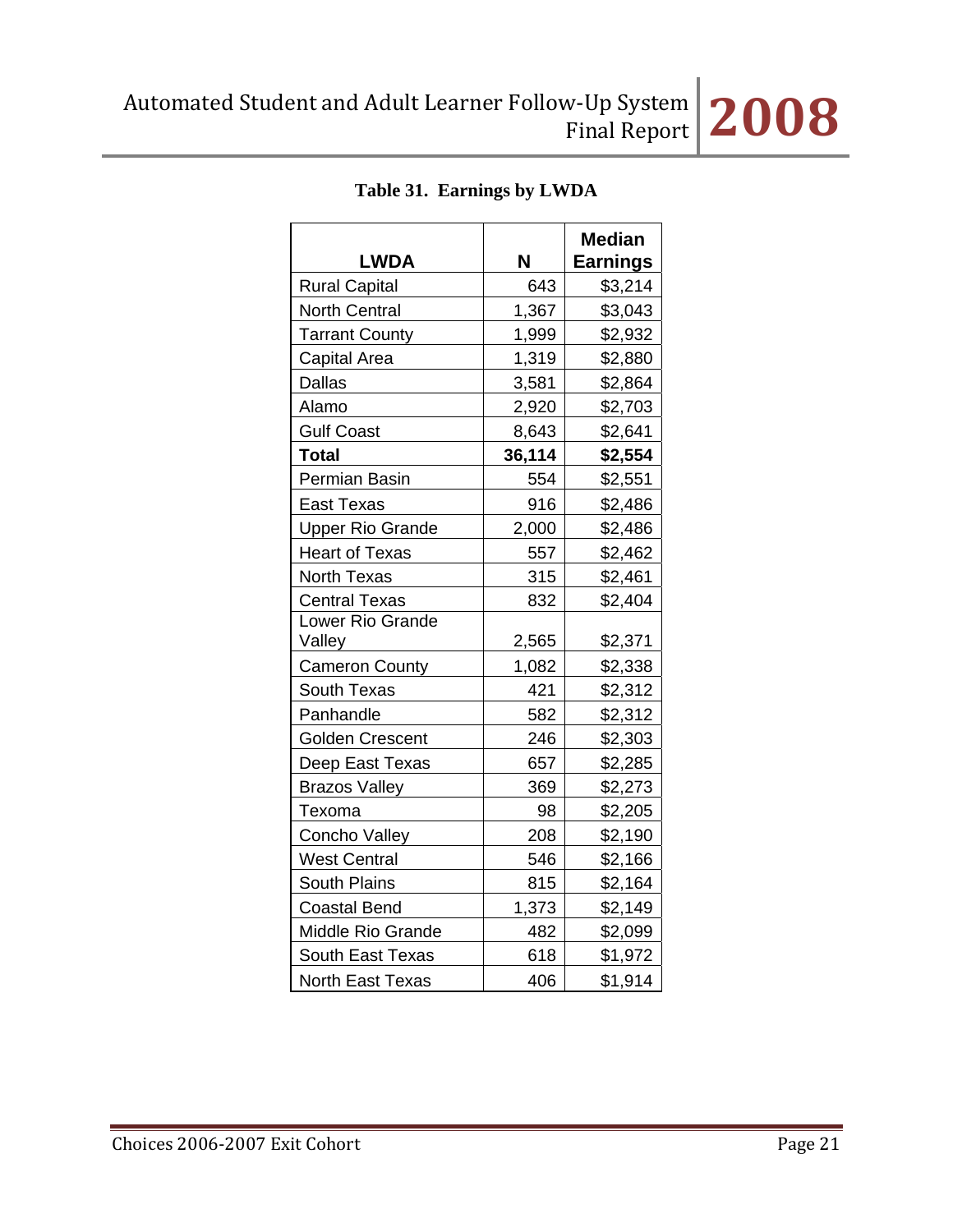A majority of adult Choices participants were classified as Caretakers (Table 32), with employment of 57.1 percent. Second Parents had the highest median quarterly earnings in 4<sup>th</sup> Qtr. 2007 with \$3,469 (Table 33). Caretakers had median quarterly earnings of \$2,496.

|                        |        | N       | ℅       |
|------------------------|--------|---------|---------|
| <b>SIG</b>             | N      | Working | Working |
| Caretaker              | 33,497 | 19,124  | 57.1    |
| <b>Total</b>           | 36,114 | 20,568  | 57.0    |
| Other                  | 98     | 55      | 56.1    |
| Second parent          | 2,518  | 1,389   | 55.2    |
| <b>Certified Child</b> | n/a    | n/a     |         |

|  | Table 32. Employment by Status-in-Group (SIG) |  |
|--|-----------------------------------------------|--|
|--|-----------------------------------------------|--|

Note: Cells with values less than 5 are marked "n/a" to protect the privacy of cohort members.

| <b>SIG</b>             | N      | <b>Median</b><br><b>Earnings</b> |
|------------------------|--------|----------------------------------|
| Second parent          | 2,518  | \$3,469                          |
| <b>Total</b>           | 36,114 | \$2,554                          |
| Caretaker              | 33,497 | \$2,496                          |
| Other                  | 98     | \$2,422                          |
| <b>Certified Child</b> | n/a    | n/a                              |

## **Table 33. Earnings by Status-in-Group (SIG)**

Note: Cells with values less than 5 are marked "n/a" to protect the privacy of cohort members.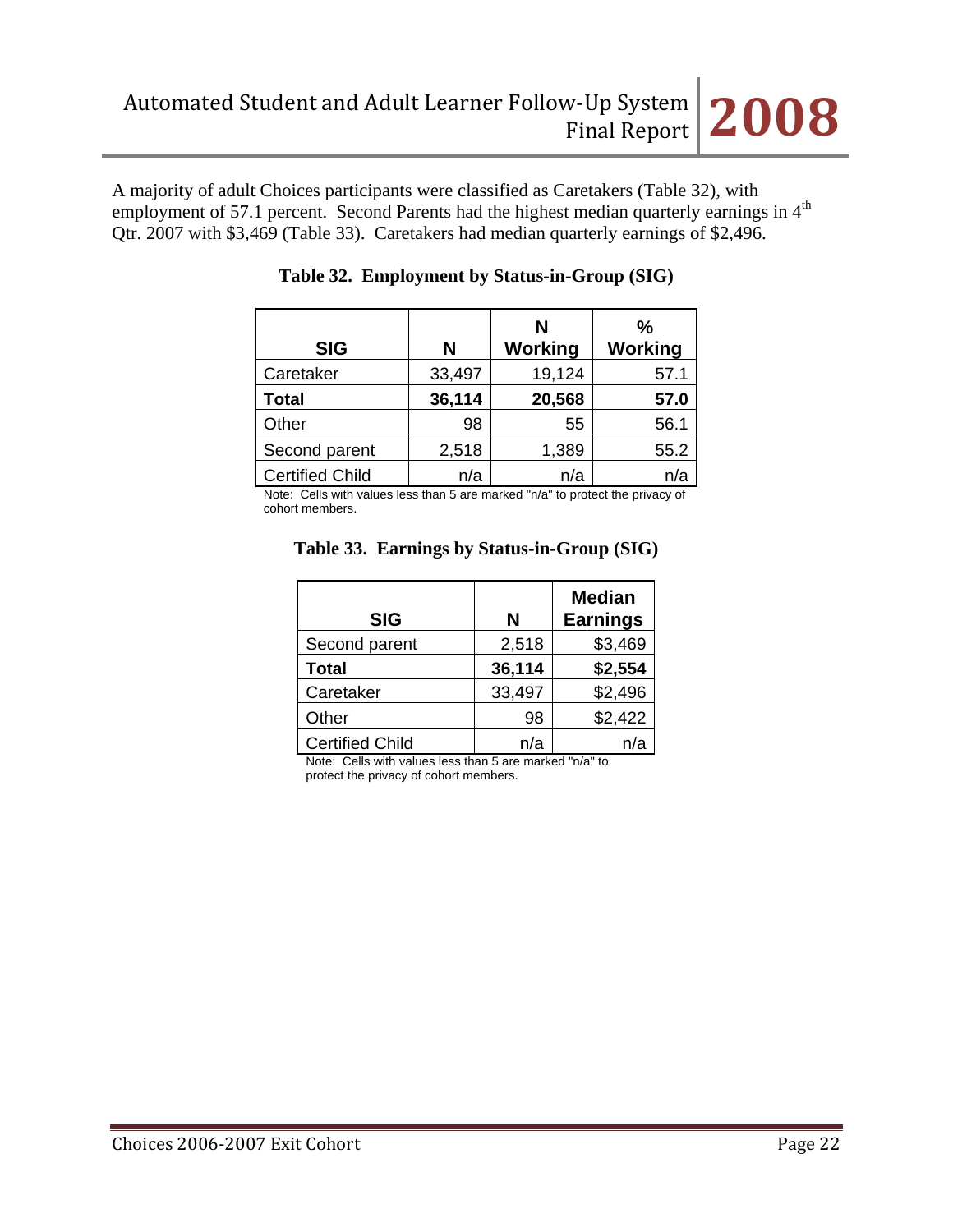When reviewing post-exit labor market outcomes of by service received, we see that, excluding groups with cell sizes too small to display, adults receiving the Unsubsidized Employment service had the highest employment in  $4<sup>th</sup>$  Qtr. 2007 with 67.5 percent employed (Table 34). The majority of Adult Choices participants received the Job Search Assistance/Job Search service, which we would expect to see since Employment is the top priority for Choices Adults. That group had 55.8 percent employment during 4th Qtr. 2007, with median earnings of \$2,446 (Table 35). Looking at groups with more than 100 participants, those receiving the Unsubsidized Employment service had the highest median earnings over the period at \$3,125 (Table 35).

|                                        |        | N       | $\frac{0}{0}$ |
|----------------------------------------|--------|---------|---------------|
| <b>Service Received</b>                | N      | Working | Working       |
| <b>Unsubsidized Employment</b>         | 4,311  | 2,908   | 67.5          |
| On-the-Job Training                    | n/a    | n/a     | 66.7          |
| <b>High School</b>                     | 160    | 104     | 65.0          |
| <b>Total</b>                           | 36,114 | 20,568  | 57.0          |
| Job Search Assistance/Job Search       | 30,310 | 16,897  | 55.8          |
| Job Readiness/Pre-Employment Skills    | 910    | 482     | 53.0          |
| <b>GED</b>                             | 33     | 17      | 51.5          |
| <b>Follow-Up Services</b>              | n/a    | n/a     | 50.0          |
| Occupational/Vocational Training       | 158    | 71      | 44.9          |
| <b>Basic Educational Skills/ABE</b>    | 7      | n/a     | 42.9          |
| <b>Community Service</b>               | 153    | 64      | 41.8          |
| <b>Job Creation/Subsidized Work</b>    | 15     | 6       | 40.0          |
| <b>Work Experience/Skills Training</b> | 30     | 10      | 33.3          |
| <b>Job Skills/Training</b>             | 11     | n/a     | 27.3          |
| Non-Work-based Literacy                | n/a    | n/a     | n/a           |
| Life Skills                            | 9      | n/a     | n/a           |

# **Table 34. Employment by Service Received**

Note: Cells with values less than 5 are marked "n/a" to protect the privacy of cohort members.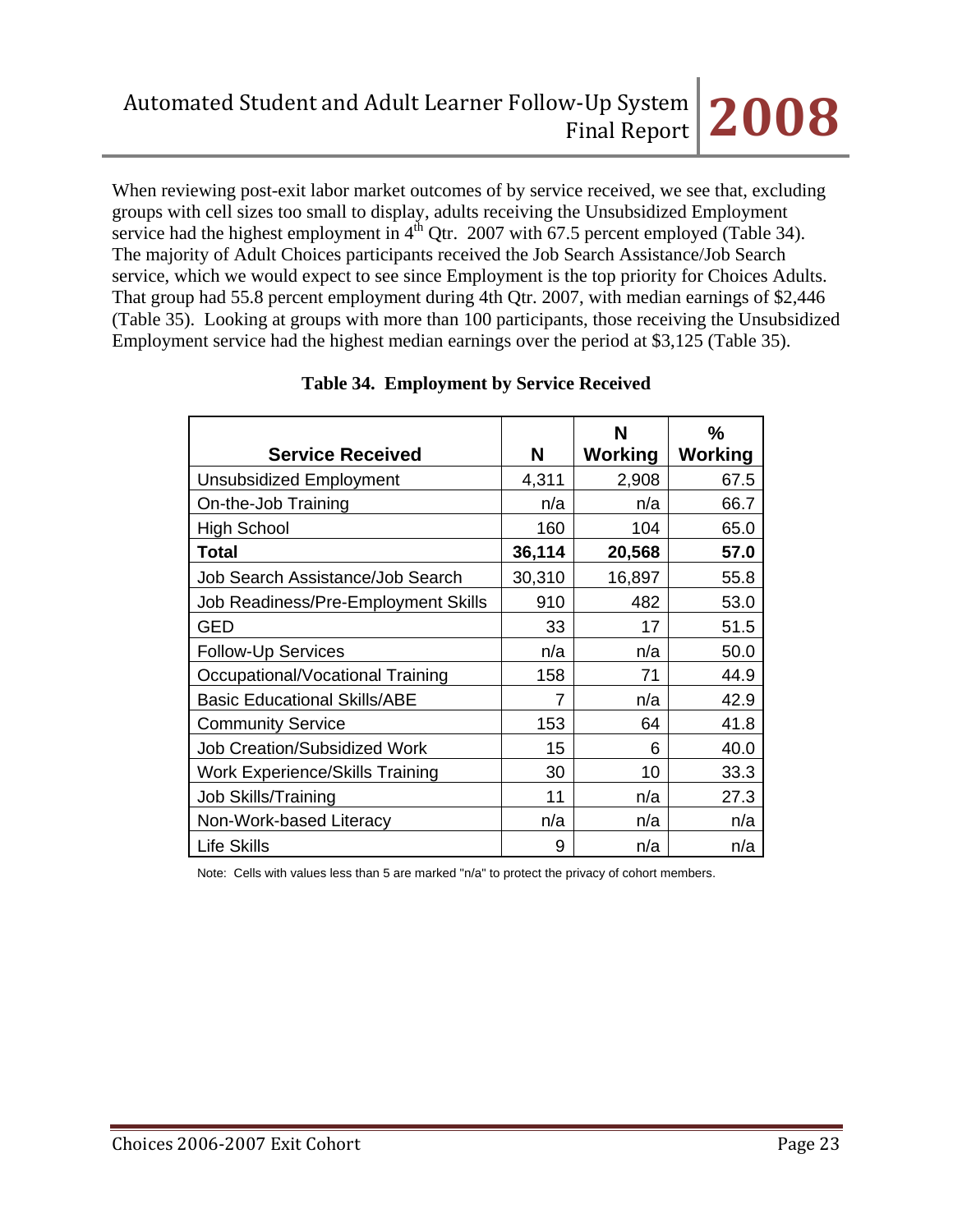|                                        |                | <b>Median</b>   |
|----------------------------------------|----------------|-----------------|
| <b>Service Received</b>                | N              | <b>Earnings</b> |
| On-the-Job Training                    | n/a            | \$5,307         |
| <b>Unsubsidized Employment</b>         | 4,311          | \$3,125         |
| <b>Job Creation/Subsidized Work</b>    | 15             | \$2,825         |
| Job Readiness/Pre-Employment Skills    | 910            | \$2,702         |
| Total                                  | 36,114         | \$2,554         |
| Job Search Assistance/Job Search       | 30,310         | \$2,446         |
| <b>Follow-Up Services</b>              | n/a            | \$2,397         |
| <b>Work Experience/Skills Training</b> | 30             | \$2,281         |
| Occupational/Vocational Training       | 158            | \$2,273         |
| <b>High School</b>                     | 160            | \$2,151         |
| <b>Community Service</b>               | 153            | \$1,995         |
| <b>Job Skills/Training</b>             | 11             | \$1,687         |
| <b>Basic Educational Skills/ABE</b>    | $\overline{7}$ | \$1,616         |
| GED                                    | 33             | \$1,339         |
| Non-Work-based Literacy                | n/a            | n/a             |
| Life Skills                            | 9              | n/a             |

## **Table 35. Earnings by Service Received**

Note: Cells with values less than 5 are marked "n/a" to protect the privacy of cohort members.

Table 36 shows the top ten industries of employment in  $4<sup>th</sup>$  Qtr. 2007 by 4-digit NAICS code for adult Choices participants. We see that Employment Services was the most common industry sector of employment among Adult Choices participants. Those participants working in the Nursing Care Facilities sector earned the highest median quarterly earnings in 4th Qtr. 2007 at \$2,925.

|  |  |  | Table 36. Top 10 Industries of Employment by 4-Digit NAICS Code |
|--|--|--|-----------------------------------------------------------------|
|  |  |  |                                                                 |

|                                         | N       | <b>Median</b>   | <b>NAICS</b> |
|-----------------------------------------|---------|-----------------|--------------|
| <b>Industry of Employment</b>           | Working | <b>Earnings</b> | Code         |
| <b>Employment Services</b>              | 2,170   | \$1,995         | 5613         |
| <b>Limited-Service Eating Places</b>    | 2,150   | \$1,703         | 7222         |
| <b>Home Health Care Services</b>        | 1,104   | \$1,372         | 6216         |
| <b>Other General Merchandise Stores</b> | 878     | \$2,696         | 4529         |
| <b>Full-Service Restaurants</b>         | 839     | \$1,947         | 7221         |
| <b>Nursing Care Facilities</b>          | 703     | \$2,925         | 6231         |
| <b>Business Support Services</b>        | 663     | \$2,822         | 5614         |
| <b>Elementary and Secondary Schools</b> | 621     | \$2,700         | 6111         |
| <b>Child Day Care Services</b>          | 578     | \$2,537         | 6244         |
| <b>Grocery Stores</b>                   | 572     | \$2,178         | 4451         |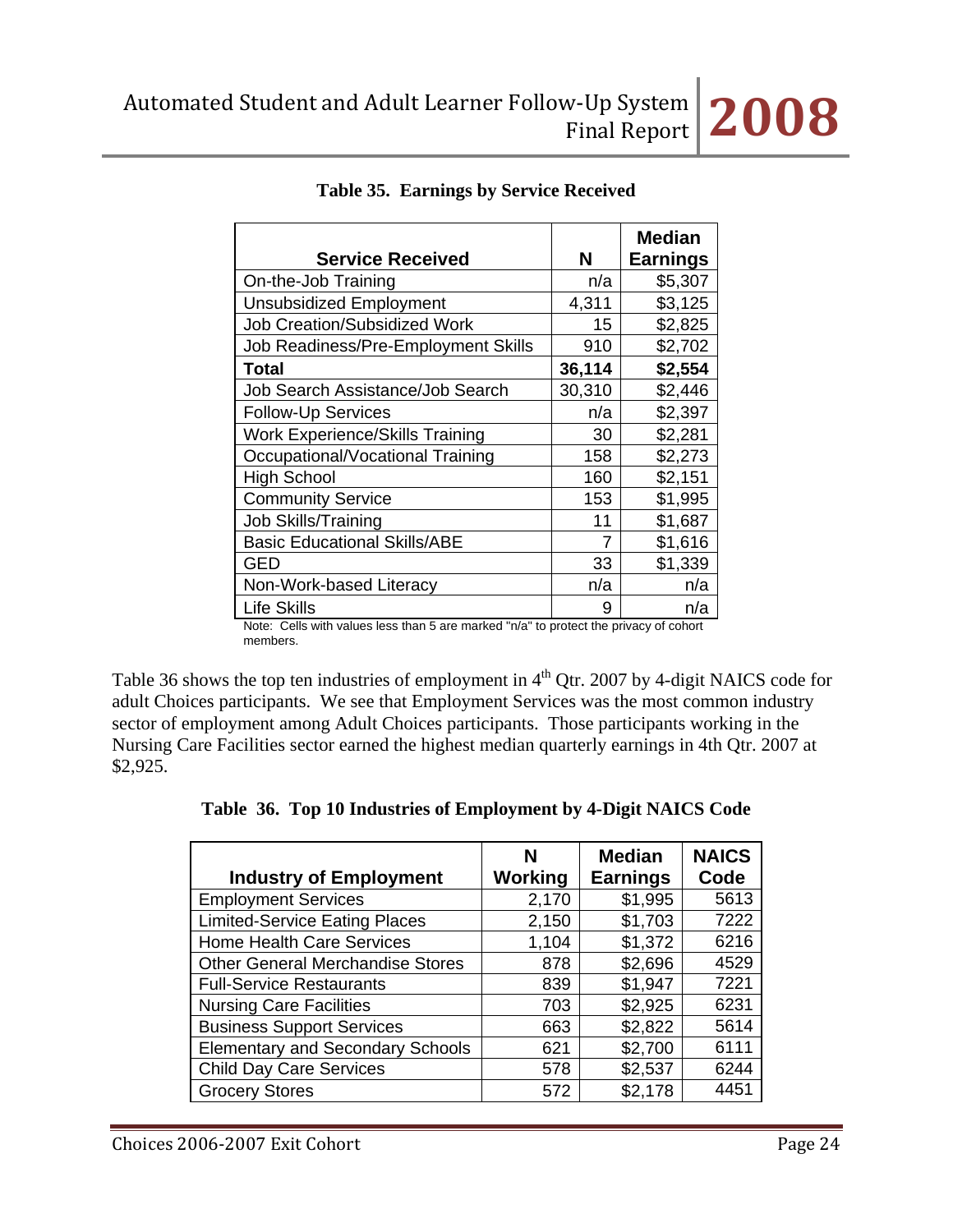### **Teens**

Tables 37 and 38 show employment and earnings by gender for teens in the Choices program. In 4th Qtr. 2007, Males had the highest employment rate at 54.2 percent. Male participants also had the highest median earnings at \$2,072. Overall employment for the teen cohort in 4th Qtr. 2007 was 50.7 percent, with median quarterly earnings of \$1,464.

| Gender       | Ν     | N<br>Working | $\frac{0}{0}$<br>Working |
|--------------|-------|--------------|--------------------------|
| Male         | 48    | 26           | 54.2                     |
| <b>Total</b> | 1,289 | 653          | 50.7                     |
| Female       | 1.241 | 627          | 50.5                     |

## **Table 37. Employment by Gender**

|  |  | Table 38. Earnings by Gender |
|--|--|------------------------------|
|--|--|------------------------------|

| Gender       | N     | <b>Median</b><br><b>Earnings</b> |
|--------------|-------|----------------------------------|
| Male         | 48    | \$2,072                          |
| <b>Total</b> | 1,289 | \$1,464                          |
| Female       | 1,241 | \$1,446                          |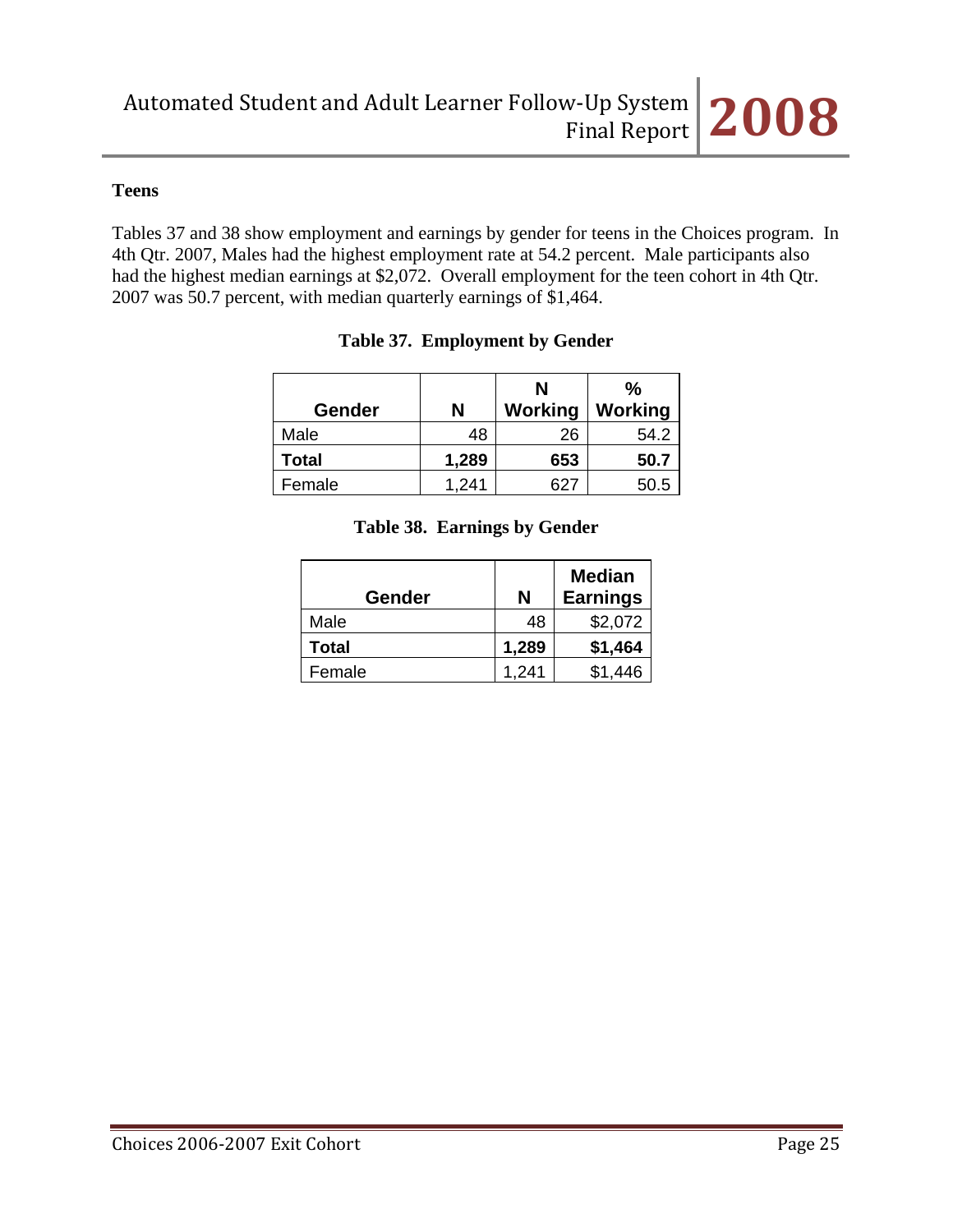When looking at racial subgroups with more than five participants working, Native American teens had the highest employment in 4th Qtr. 2007 (Table 39) at 58.3 percent and Whites had the highest median quarterly earnings at \$1,560 (Table 40). Whites were the largest ethnic subgroup and had employment of 46.6 percent for the study period.

| Race                   | N     | N<br>Working | $\frac{0}{0}$<br>Working |
|------------------------|-------|--------------|--------------------------|
| Hawaiian Native or     |       |              |                          |
| Pacific Islander       | n/a   | n/a          | 100.0                    |
| <b>Native American</b> | 12    |              | 58.3                     |
| <b>Black</b>           | 448   | 256          | 57.1                     |
| <b>Total</b>           | 1,289 | 653          | 50.7                     |
| Asian                  | n/a   | n/a          | 50.0                     |
| Other/Unknown          | 307   | 146          | 47.6                     |
| White                  | 517   | 241          | 46.6                     |

## **Table 39. Employment by Race without Respect to Ethnicity**

Note: Cells with values less than 5 are marked "n/a" to protect the privacy of cohort members.

| Race                       | N     | <b>Median</b><br><b>Earnings</b> |
|----------------------------|-------|----------------------------------|
| Hawaiian Native or Pacific |       |                                  |
| Islander                   | n/a   | \$3,615                          |
| White                      | 517   | \$1,560                          |
| Asian                      | n/a   | \$1,468                          |
| <b>Total</b>               | 1,289 | \$1,464                          |
| Other/Unknown              | 307   | \$1,429                          |
| <b>Black</b>               | 448   | \$1,415                          |
| <b>Native American</b>     | 12    | \$1,299                          |

#### **Table 40. Earnings by Race without Respect to Ethnicity**

Note: Cells with values less than 5 are marked "n/a" to protect the privacy of cohort members.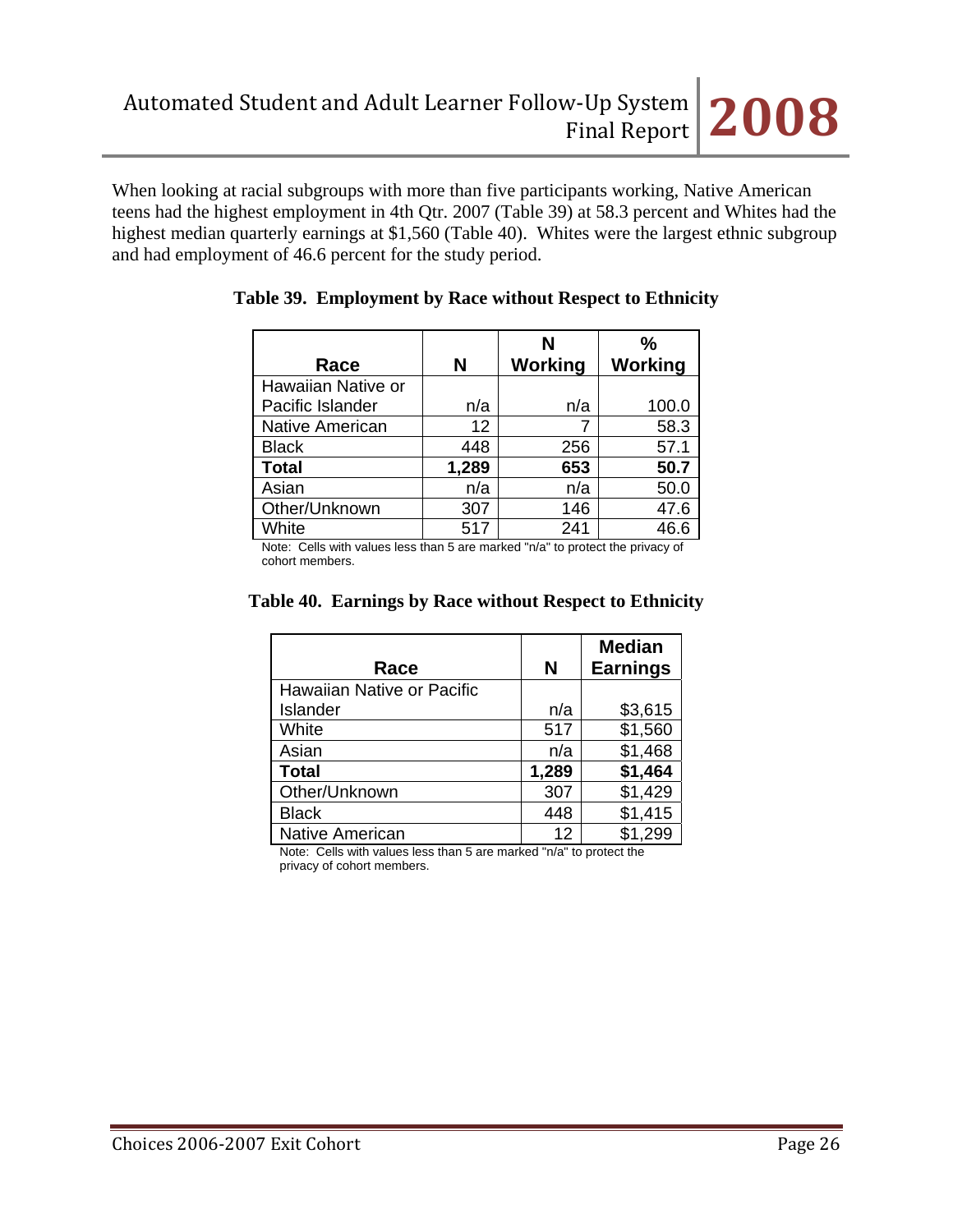

Tables 41 and 42 show employment and earnings by education level at entrance into the Choices program for teens. As with the adult portion of the cohort, most teen participants entered the program with a high school diploma or the equivalent (1,134 or 88% of the teen cohort). Participants classified as More than High School faired best during the target quarter, with employment at 66.7 percent and median earnings of \$1,929.

|                           |       | N       | $\frac{0}{0}$ |
|---------------------------|-------|---------|---------------|
| <b>Education at Entry</b> | N     | Working | Working       |
| More than HS              | 30    | 20      | 66.7          |
| No grade                  | 10    | 6       | 60.0          |
| High School/GED           | 1,134 | 591     | 52.1          |
| <b>Total</b>              | 1,289 | 653     | 50.7          |
| Elementary/ESL            | 115   | 36      | 31.3          |

# **Table 41. Employment by Education at Entry**

## **Table 42. Earnings by Education at Entry**

| <b>Education at Entry</b> | N     | <b>Median</b><br><b>Earnings</b> |
|---------------------------|-------|----------------------------------|
| More than HS              | 30    | \$1,929                          |
| No grade                  | 10    | \$1,505                          |
| <b>Total</b>              | 1,289 | \$1,464                          |
| High School/GED           | 1,134 | \$1,454                          |
| Elementary/ESL            | 115   | \$1,371                          |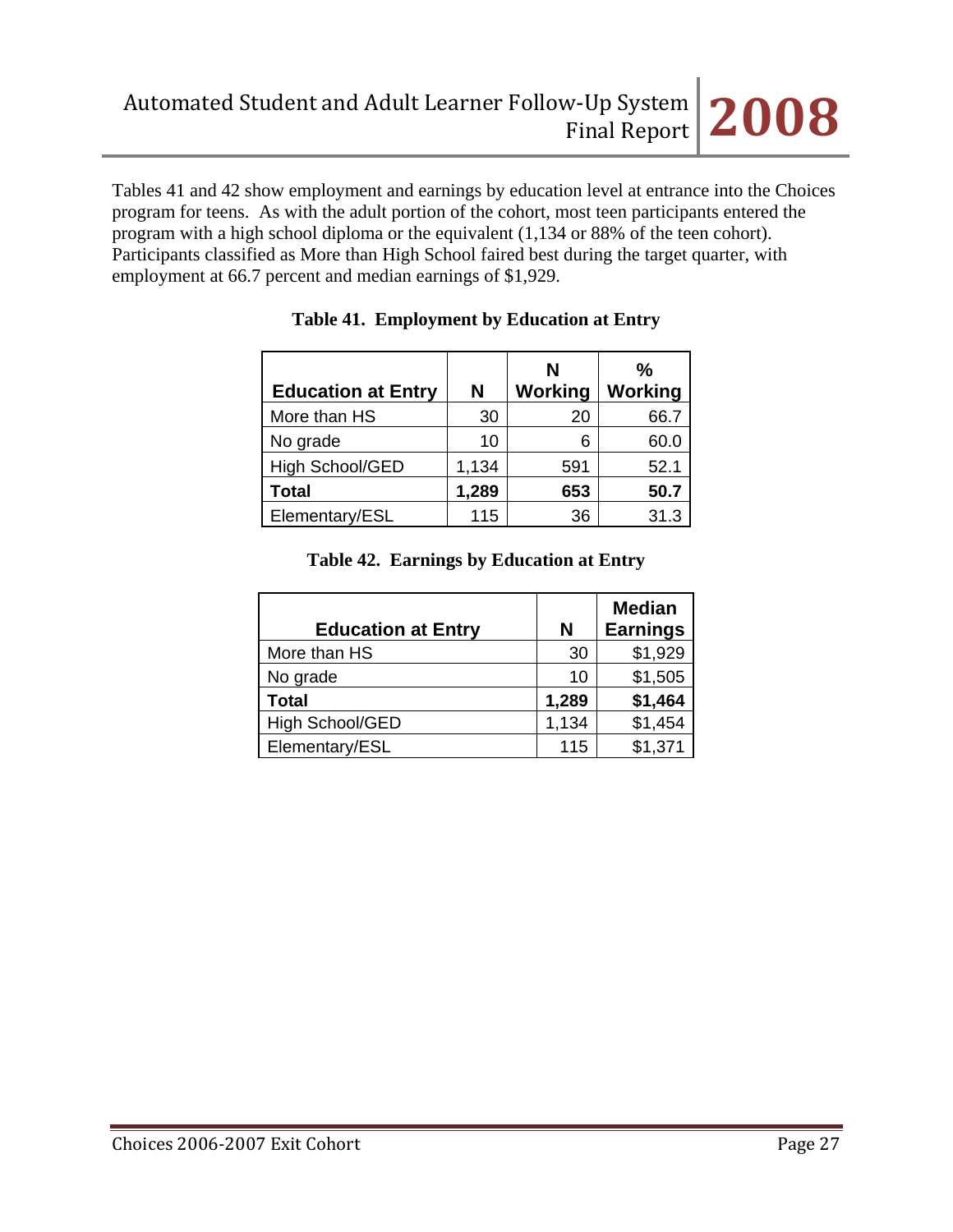The majority of teen Choices participants were involved in Core with Limit activities (Table 43). Those participating in Core activities had the highest employment and earnings in 4th Qtr. 2007, with 69.5 percent working and median quarterly earnings of \$1,968 (Table 44). Core activities seem to be correlated to higher employment and earnings in this exit cohort.

| <b>Core Category</b> | N     | N<br><b>Working</b> | %<br><b>Working</b> |
|----------------------|-------|---------------------|---------------------|
| Core                 | 105   | 73                  | 69.5                |
| Core with Limit      | 694   | 367                 | 52.9                |
| <b>Total</b>         | 1,289 | 653                 | 50.7                |
| Non Core             | 490   | 213                 | 43.5                |

# **Table 43. Employment by Core Category**

# **Table 44. Earnings by Core Category**

| <b>Core Category</b> | N     | <b>Median</b><br><b>Earnings</b> |
|----------------------|-------|----------------------------------|
| Core                 | 105   | \$1,968                          |
| Core with Limit      | 694   | \$1,713                          |
| Total                | 1,289 | \$1,464                          |
| Non Core             | 490   | \$1,240                          |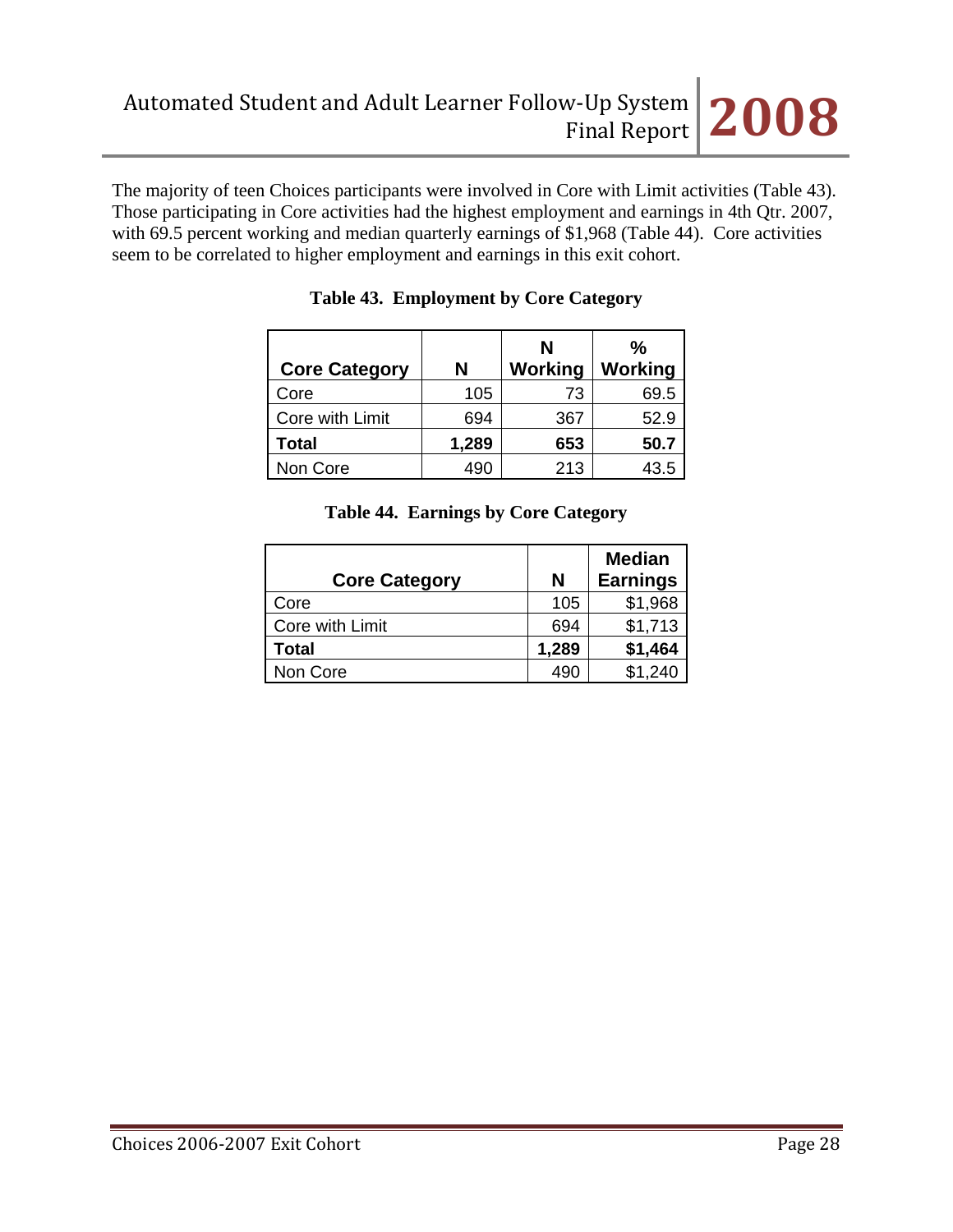

Even though Education is the priority activity for Choices teens, we see the majority of teen participants in the Employment activity (Table 45). Teens in the Training activity had the highest employment at 66.7 percent, while participants in the Employment activity experienced the highest median and earnings over the study period with \$1,763 (Table 46).

|                 |       | N              | $\frac{0}{0}$  |
|-----------------|-------|----------------|----------------|
| <b>Activity</b> | N     | <b>Working</b> | <b>Working</b> |
| Training        | 12    |                | 66.7           |
| Employment      | 787   | 432            | 54.9           |
| Total           | 1,289 | 653            | 50.7           |
| Education       | 490   | 213            | 43.5           |

## **Table 45. Employment by Activity**

| <b>Activity</b> | N     | <b>Median</b><br><b>Earnings</b> |
|-----------------|-------|----------------------------------|
| Employment      | 787   | \$1,763                          |
| Training        | 12    | \$1,602                          |
| Total           | 1,289 | \$1,464                          |
| Education       | 490   | \$1,240                          |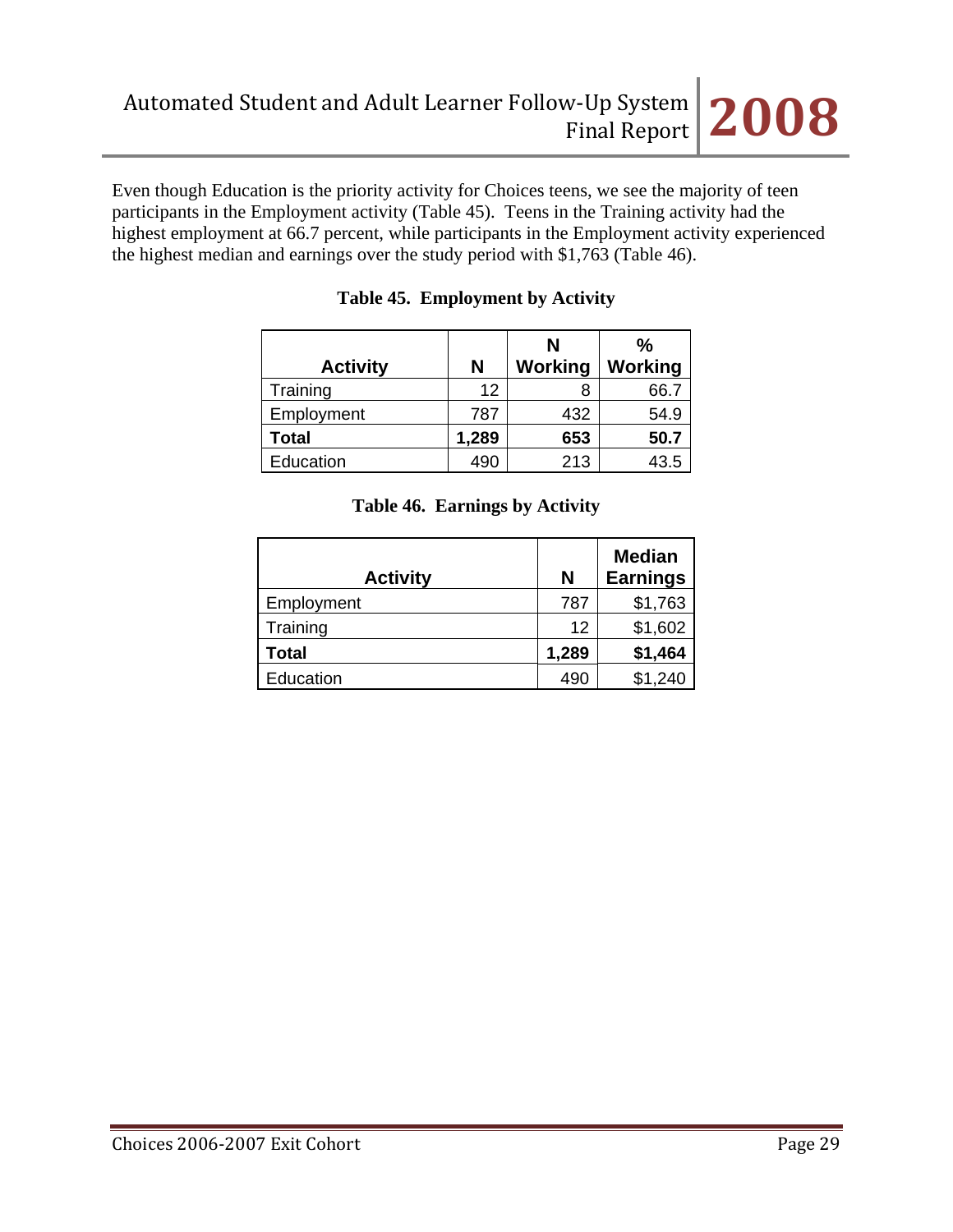Tables 47 and 48 show employment and earnings for teens by LWDA. Excluding LWDAs with participants too few to display, the East Texas LWDA showed the highest employment in 4th Qtr. 2007 with 64.7 percent employed. Middle Rio Grande LWDA had the highest median quarterly earnings in 4th Qtr. 2007 at \$2,699. A majority of Choices Teen exiters came from the Gulf Coast LWDA (as with Adults), and had 51.1 percent employment in 4th Qtr. 2007 with median earnings of \$1,553.

|                                                                                                   |       | N              | $\frac{0}{0}$ |  |
|---------------------------------------------------------------------------------------------------|-------|----------------|---------------|--|
| <b>LWDA</b>                                                                                       | N     | Working        | Working       |  |
| Texoma                                                                                            | n/a   | n/a            | 100.0         |  |
| <b>East Texas</b>                                                                                 | 34    | 22             | 64.7          |  |
| <b>South Plains</b>                                                                               | 31    | 20             | 64.5          |  |
| <b>Coastal Bend</b>                                                                               | 49    | 31             | 63.3          |  |
| Panhandle                                                                                         | 19    | 12             | 63.2          |  |
| Permian Basin                                                                                     | 32    | 20             | 62.5          |  |
| South East Texas                                                                                  | 10    | 6              | 60.0          |  |
| <b>North Central</b>                                                                              | 35    | 21             | 60.0          |  |
| <b>Heart of Texas</b>                                                                             | 19    | 11             | 57.9          |  |
| <b>South Texas</b>                                                                                | 19    | 11             | 57.9          |  |
| <b>Tarrant County</b>                                                                             | 51    | 29             | 56.9          |  |
| Capital Area                                                                                      | 31    | 17             | 54.8          |  |
| <b>North Texas</b>                                                                                | 13    | 7              | 53.9          |  |
| Deep East Texas                                                                                   | 13    | $\overline{7}$ | 53.9          |  |
| Alamo                                                                                             | 90    | 47             | 52.2          |  |
| <b>Gulf Coast</b>                                                                                 | 276   | 141            | 51.1          |  |
| <b>Total</b>                                                                                      | 1,289 | 653            | 50.7          |  |
| Concho Valley                                                                                     | 8     | 4              | 50.0          |  |
| <b>Central Texas</b>                                                                              | 22    | 11             | 50.0          |  |
| <b>Cameron County</b>                                                                             | 48    | 24             | 50.0          |  |
| <b>Upper Rio Grande</b>                                                                           | 108   | 53             | 49.1          |  |
| <b>Rural Capital</b>                                                                              | 19    | 9              | 47.4          |  |
| <b>Dallas</b>                                                                                     | 136   | 64             | 47.1          |  |
| <b>West Central</b>                                                                               | 22    | 10             | 45.5          |  |
| <b>Brazos Valley</b>                                                                              | 14    | 6              | 42.9          |  |
| Lower Rio Grande Valley                                                                           | 130   | 47             | 36.2          |  |
| <b>Middle Rio Grande</b>                                                                          | 31    | 11             | 35.5          |  |
| North East Texas                                                                                  | 23    | 8              | 34.8          |  |
| <b>Golden Crescent</b>                                                                            | n/a   | n/a            | n/a           |  |
| Note: Cells with values less than 5 are marked "n/a" to protect the privacy of cohort<br>members. |       |                |               |  |

## **Table 47. Employment by LWDA**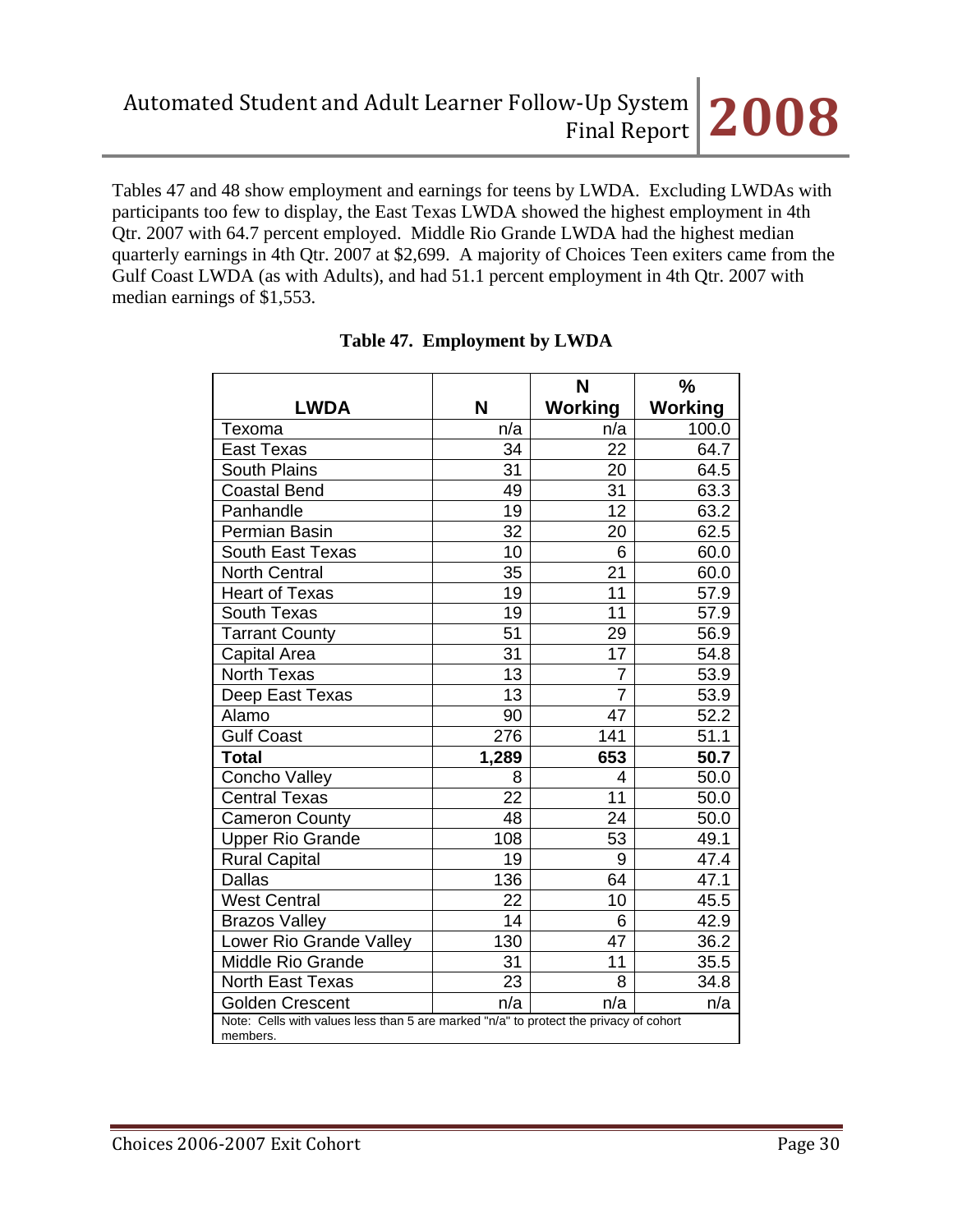|                                                                                                   |       | <b>Median</b>   |
|---------------------------------------------------------------------------------------------------|-------|-----------------|
| <b>LWDA</b>                                                                                       | N     | <b>Earnings</b> |
| <b>Middle Rio Grande</b>                                                                          | 31    | \$2,699         |
| <b>South East Texas</b>                                                                           | 10    | \$2,590         |
| <b>Rural Capital</b>                                                                              | 19    | \$2,436         |
| Concho Valley                                                                                     | 8     | \$2,218         |
| South Texas                                                                                       | 19    | \$2,155         |
| <b>Brazos Valley</b>                                                                              | 14    | \$2,042         |
| <b>Heart of Texas</b>                                                                             | 19    | \$1,968         |
| Panhandle                                                                                         | 19    | \$1,920         |
| Texoma                                                                                            | n/a   | \$1,853         |
| Capital Area                                                                                      | 31    | \$1,798         |
| <b>North Central</b>                                                                              | 35    | \$1,780         |
| <b>Dallas</b>                                                                                     | 136   | \$1,554         |
| <b>Gulf Coast</b>                                                                                 | 276   | \$1,553         |
| <b>Central Texas</b>                                                                              | 22    | \$1,537         |
| Deep East Texas                                                                                   | 13    | \$1,523         |
| <b>Tarrant County</b>                                                                             | 51    | \$1,487         |
| <b>Coastal Bend</b>                                                                               | 49    | \$1,464         |
| <b>Total</b>                                                                                      | 1,289 | \$1,464         |
| <b>South Plains</b>                                                                               | 31    | \$1,413         |
| Lower Rio Grande Valley                                                                           | 130   | \$1,365         |
| Permian Basin                                                                                     | 32    | \$1,353         |
| Alamo                                                                                             | 90    | \$1,307         |
| <b>West Central</b>                                                                               | 22    | \$1,297         |
| <b>Cameron County</b>                                                                             | 48    | \$1,274         |
| <b>Upper Rio Grande</b>                                                                           | 108   | \$1,240         |
| <b>North Texas</b>                                                                                | 13    | \$1,198         |
| North East Texas                                                                                  | 23    | \$1,110         |
| <b>East Texas</b>                                                                                 | 34    | \$1,070         |
| <b>Golden Crescent</b>                                                                            | n/a   | n/a             |
| Note: Cells with values less than 5 are marked "n/a" to protect the privacy of cohort<br>members. |       |                 |

# **Table 48. Earnings by LWDA**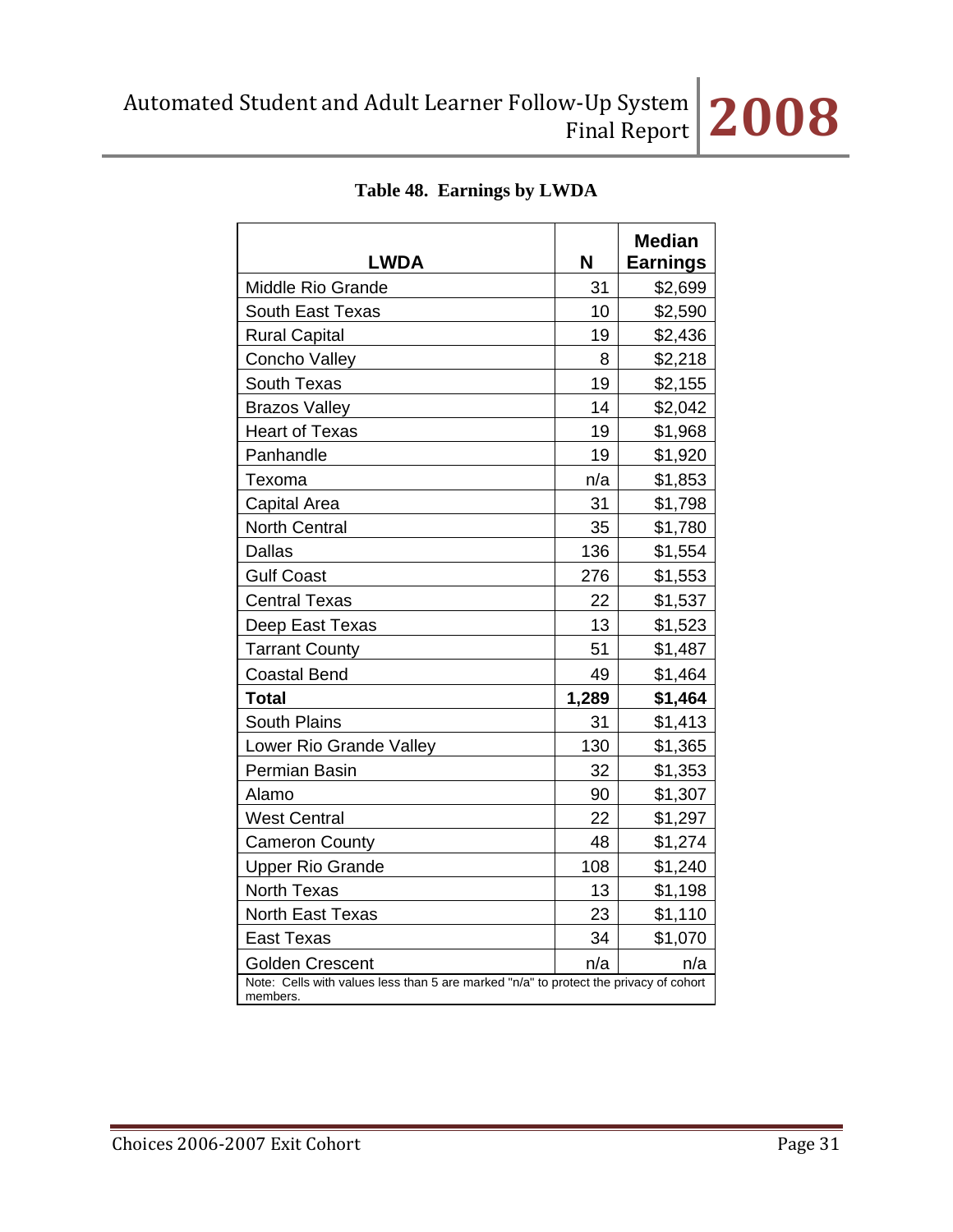As with the adults, a majority of teen Choices participants were classified as Caretakers (Table 49), with employment of 50.5 percent. Teens classified as Certified Child had the highest employment during the study period at 66.7 percent. Of the statistically significant groups, Second Parents had the highest median quarterly earnings in  $4<sup>th</sup>$  Qtr. 2007 with \$2,072 (Table 50). Caretakers had median quarterly earnings of \$1,454.

|                        |       | N       | $\frac{0}{0}$ |
|------------------------|-------|---------|---------------|
| <b>SIG</b>             | N     | Working | Working       |
| <b>Certified Child</b> | n/a   | n/a     | n/a           |
| Second parent          | 60    | 32      | 53.3          |
| <b>Total</b>           | 1,289 | 653     | 50.7          |
| Caretaker              | 1,221 | 617     | 50.5          |
| ther                   | 5     | n/a     |               |

### **Table 49. Employment by Status-in-Group (SIG)**

Note: Cells with values less than 5 are marked "n/a" to protect the privacy of cohort members.

| <b>SIG</b>                                                                                        | N     | <b>Median</b><br><b>Earnings</b> |
|---------------------------------------------------------------------------------------------------|-------|----------------------------------|
| Second parent                                                                                     | 60    | \$2,072                          |
| <b>Total</b>                                                                                      | 1,289 | \$1,464                          |
| Caretaker                                                                                         | 1,221 | \$1,454                          |
| Other                                                                                             | 5     | \$1,307                          |
| <b>Certified Child</b>                                                                            | n/a   | n/a                              |
| Note: Cells with values less than 5 are marked "n/a" to protect the privacy of<br>cohort members. |       |                                  |

### **Table 50. Earnings by Status-in-Group (SIG)**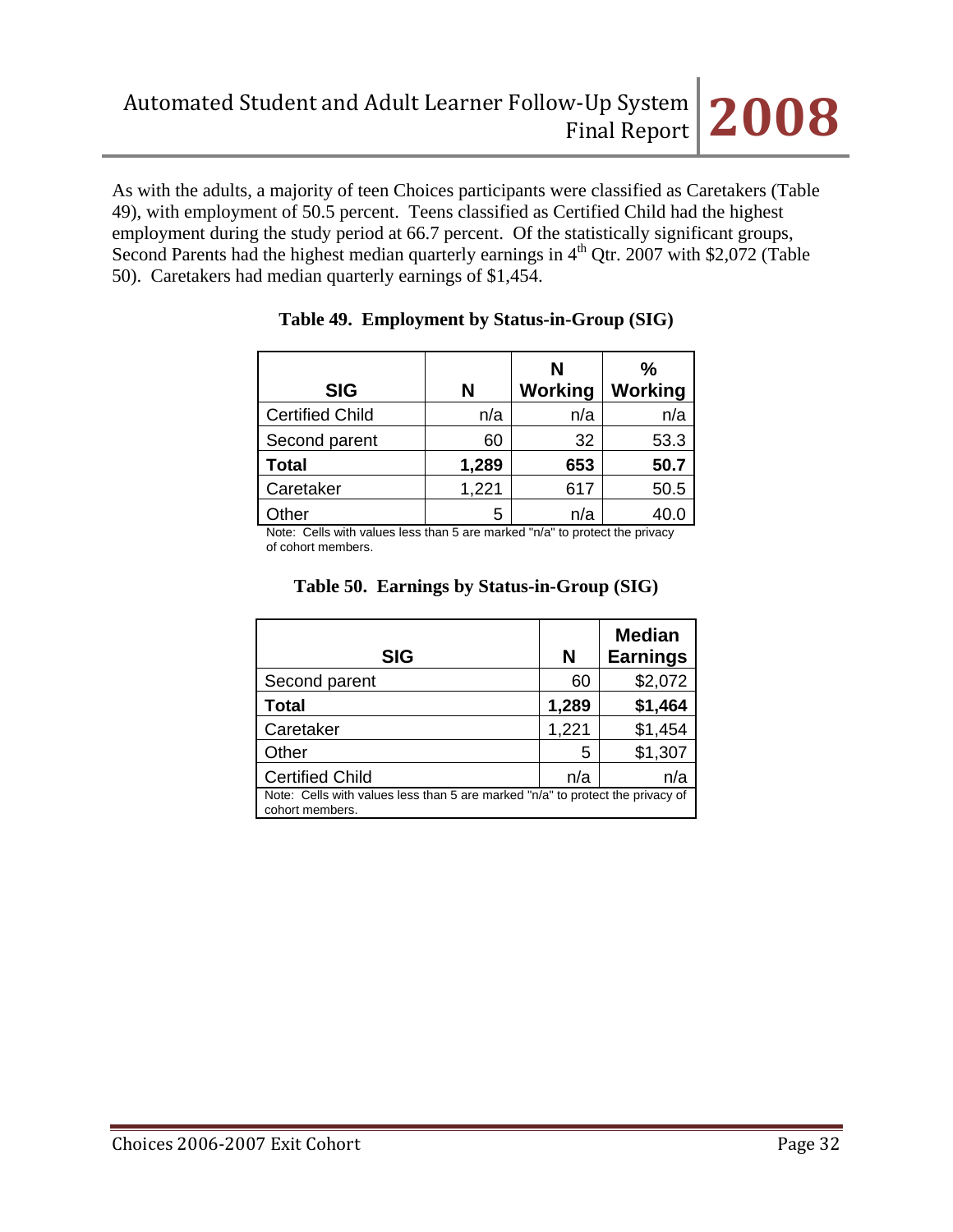As with adult Choices participants, the majority of teen Choices participants received the Job Search Assistance/Job Search service. That group had 52.4 percent employment during 4th Qtr. 2007 (Table 51) with median earnings of \$1,626 (Table 52). Amongst groups with substantial numbers, teen participants receiving the Unsubsidized Employment service had the highest employment at 71.6 percent, and the highest median earnings at \$2,017.

| <b>Service Received</b>                | N     | <b>N</b> Working | % Working |
|----------------------------------------|-------|------------------|-----------|
| Occupational/Vocational Training       | 8     |                  | 87.5      |
| <b>Community Service</b>               | 5     | n/a              | 80.0      |
| <b>Unsubsidized Employment</b>         | 95    | 68               | 71.6      |
| Job Readiness/Pre-Employment Skills    | 28    | 15               | 53.6      |
| Job Search Assistance/Job Search       | 658   | 345              | 52.4      |
| Total                                  | 1,289 | 653              | 50.7      |
| <b>Education - Other</b>               | n/a   | n/a              | 50.0      |
| <b>Basic Educational Skills/ABE</b>    | 9     | n/a              | 44.4      |
| <b>High School</b>                     | 397   | 174              | 43.8      |
| <b>GED</b>                             | 79    | 34               | 43.0      |
| <b>Work Experience/Skills Training</b> | n/a   | n/a              | 25.0      |
| Job Creation/Subsidized Work           | n/a   | n/a              | n/a       |
| Non-Work-based Literacy                | n/a   | n/a              | n/a       |

## **Table 51. Employment by Service Received**

Note: Cells with values less than 5 are marked "n/a" to protect the privacy of cohort members.

|  | <b>Table 52. Earnings by Service Received</b> |  |  |
|--|-----------------------------------------------|--|--|
|--|-----------------------------------------------|--|--|

| <b>Service Received</b>                | N     | <b>Median</b><br><b>Earnings</b> |
|----------------------------------------|-------|----------------------------------|
| Occupational/Vocational Training       | 8     | \$2,412                          |
| Job Readiness/Pre-Employment Skills    | 28    | \$2,227                          |
| <b>Unsubsidized Employment</b>         | 95    | \$2,017                          |
| <b>Basic Educational Skills/ABE</b>    | 9     | \$2,010                          |
| <b>Education - Other</b>               | n/a   | \$1,751                          |
| Job Search Assistance/Job Search       | 658   | \$1,626                          |
| <b>Community Service</b>               | 5     | \$1,584                          |
| <b>Total</b>                           | 1,289 | \$1,464                          |
| <b>High School</b>                     | 397   | \$1,222                          |
| <b>GED</b>                             | 79    | \$1,109                          |
| <b>Work Experience/Skills Training</b> | n/a   | \$792                            |
| <b>Job Creation/Subsidized Work</b>    | n/a   | n/a                              |
| Non-Work-based Literacy                | n/a   | n/a                              |

Note: Cells with values less than 5 are marked "n/a" to protect the privacy of cohort members.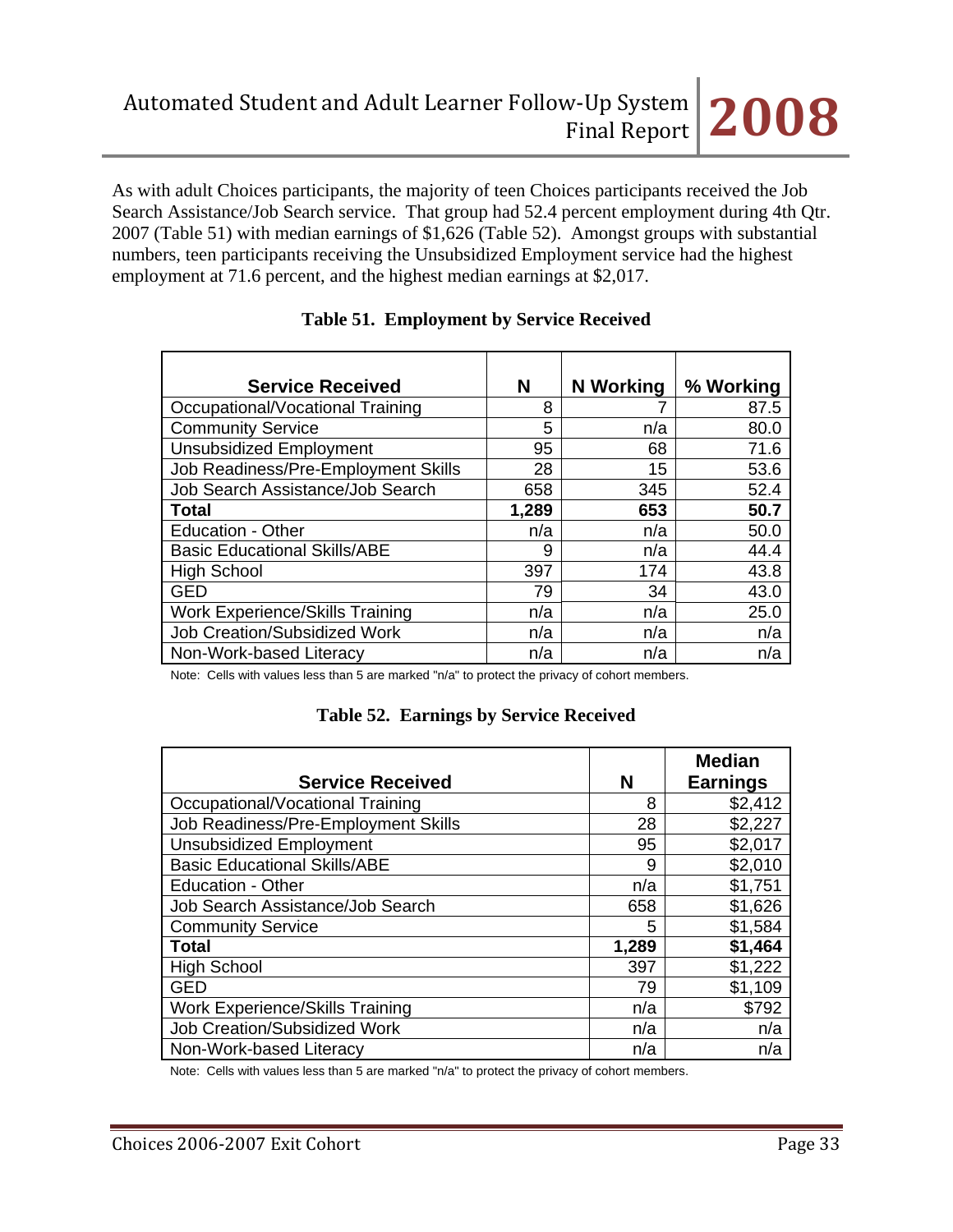Table 53 shows the top ten industries of employment for teens found working in 4<sup>th</sup> Qtr. 2007. Limited-Service Eating Places was the most common industry sector of employment among teen Choices participants found employed during 4th Qtr. 2007 (Table 59). Those participants working in the Business Support Services sector earned the highest median quarterly earnings in 4th Qtr. 2007 at \$2,599.

|                                         | N       | <b>Median</b>   |      |
|-----------------------------------------|---------|-----------------|------|
| <b>Industry of Employment</b>           | Working | <b>Earnings</b> | Code |
| <b>Limited-Service Eating Places</b>    | 159     | \$1,291         | 7222 |
| <b>Employment Services</b>              | 49      | \$1,127         | 5613 |
| <b>Other General Merchandise Stores</b> | 46      | \$1,871         | 4529 |
| <b>Full-Service Restaurants</b>         | 41      | \$1,099         | 7221 |
| <b>Gasoline Stations</b>                | 29      | \$1,713         | 4471 |
| <b>Grocery Stores</b>                   | 28      | \$1,483         | 4451 |
| <b>Business Support Services</b>        | 28      | \$2,599         | 5614 |
| <b>Clothing Stores</b>                  | 24      | \$1,205         | 4481 |
| <b>Department Stores</b>                | 23      | \$1,310         | 4521 |
| <b>Home Health Care Services</b>        | 13      | \$1,266         | 6216 |

## **Table 53. Top 10 Industries of Employment by 4-Digit NAICS Code**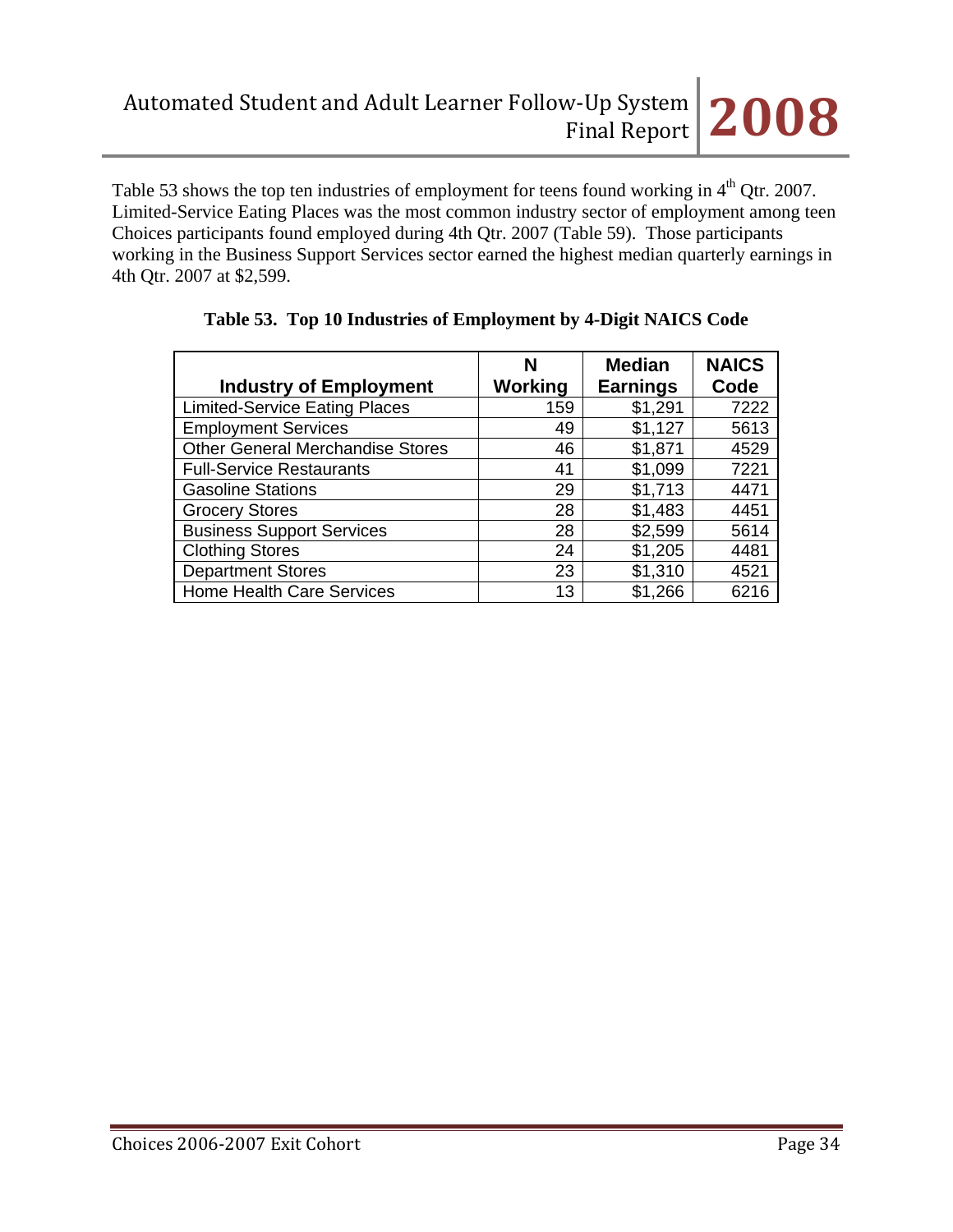

## **Post-Exit Educational Pursuit**

Table 54 shows the ten higher education institutions with the most Choices program participants enrolled in the Fall of 2008. The Houston Community College had the largest number of program participants enrolled. Overall, only 1.6 percent of the cohort was found enrolled in higher education in 2008.

| <b>Institution</b>                 | N   | $%$ of<br>All<br><b>Enrolled</b> | $%$ of<br><b>Cohort</b> |
|------------------------------------|-----|----------------------------------|-------------------------|
| <b>Houston Community College</b>   | 132 | 7.1                              | 0.4                     |
| El Paso Community College District | 81  | 4.4                              | 0.2                     |
| South Texas College                | 76  | 4.1                              | 0.2                     |
| <b>Austin Community College</b>    | 56  | 3.0                              | 0.2                     |
| <b>Texas Southern University</b>   | 53  | 2.9                              | 0.1                     |
| St. Philip's College               | 47  | 2.5                              | 0.1                     |
| <b>DCCCD El Centro College</b>     | 44  | 2.4                              | 0.1                     |
| San Antonio College                | 44  | 2.4                              | 0.1                     |
| <b>McLennan Community College</b>  | 41  | 2.2                              | 0.1                     |
| <b>Temple College</b>              | 38  | 2.1                              | 0.1                     |

### **Table 54. Top 10 Higher Education Institutions, All Choices Participants Enrolled in Fall 2008**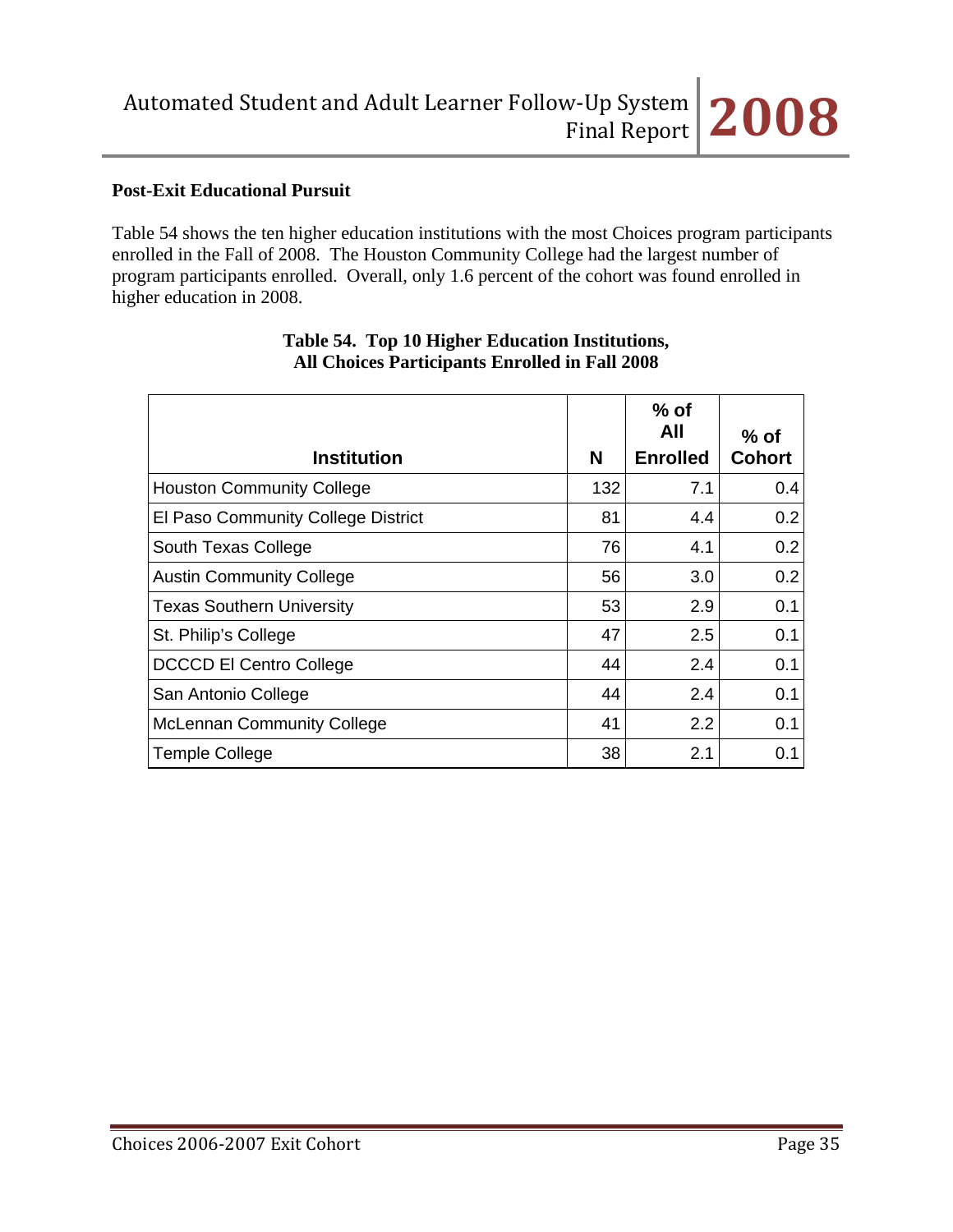Table 55 shows the ten programs of instruction with the most Choices participants enrolled in Fall 2008, by Classification of Instructional Program (CIP) title. We see the majority of enrollees were found enrolled in General Studies. This really is not indicative of anything, and that CIP title is generally used as a "catch-all" for people who have not decided on a specific liberal arts major. Nursing - Registered Nurse Training (RN, ASN, BSN, MSN) was the CIP with the second highest number of enrollees. A large percentage of exiters from this cohort found enrolled in higher education were found enrolled in non-technical programs.

| <b>CIP Title</b>                                                              | N   | $%$ of<br>All<br><b>Enrolled</b> | $%$ of<br><b>Cohort</b> |
|-------------------------------------------------------------------------------|-----|----------------------------------|-------------------------|
| <b>General Studies</b>                                                        | 242 | 13.4                             | 0.7                     |
| Nursing - Registered Nurse Training (RN, ASN, BSN, MSN)                       | 142 | 7.8                              | 0.4                     |
| Liberal Arts and Sciences/Liberal Studies                                     | 107 | 5.9                              | 0.3                     |
| Multi-/Interdisciplinary Studies, Other                                       | 85  | 4.7                              | 0.2                     |
| Undeclared                                                                    | 85  | 4.7                              | 0.2                     |
| Licensed Practical / Vocational Nurse Training (LPN, LVN, Cert,<br>Dipl, AAS) | 64  | 3.5                              | 0.2                     |
| <b>Business Administration and Management, General</b>                        | 59  | 3.3                              | 0.2                     |
| <b>Criminal Justice/Safety Studies</b>                                        | 43  | 2.4                              | 0.1                     |
| Administrative Assistant and Secretarial Science, General                     | 39  | $2.2\phantom{0}$                 | 0.1                     |
| Business/Commerce, General                                                    | 36  | 2.0                              | 0.1                     |

#### **Table 55. Top 10 CIP Titles for All Choices Participants Enrolled in Fall 2008**